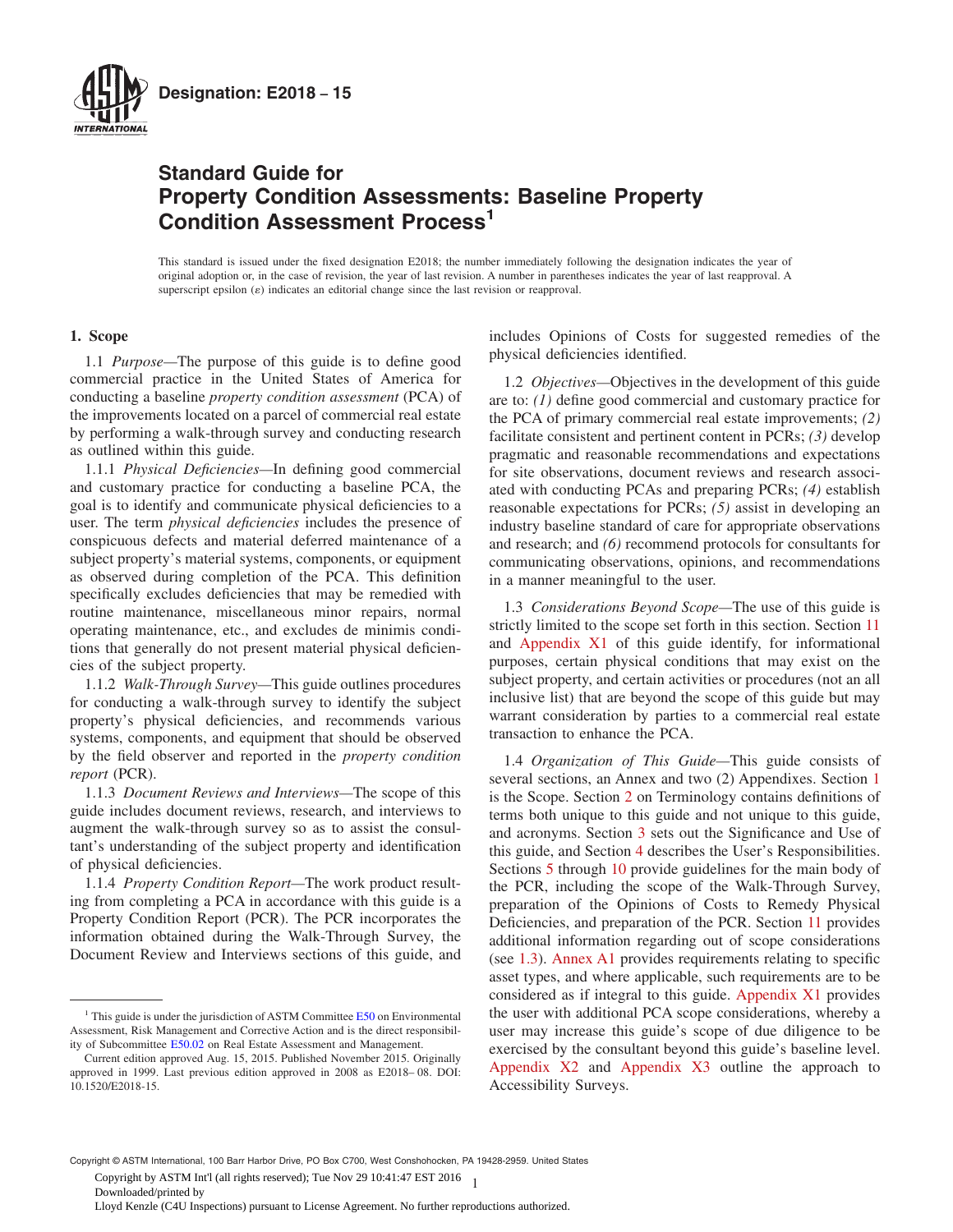<span id="page-1-0"></span>1.5 *Multiple Buildings—*Should the subject property consist of multiple buildings, it is the intent of this guide that only a single PCR be produced by the consultant to report on all of the primary commercial real estate improvements.

1.6 *Safety Concerns—*This guide does not purport to address all of the safety concerns, if any, associated with the walk-through survey. It is the responsibility of the consultant using this guide to establish appropriate safety and health practices when conducting a PCA.

#### **TABLE OF CONTENTS**

| 1  | Scope             |                                                                |
|----|-------------------|----------------------------------------------------------------|
|    | 1.1               | Purpose                                                        |
|    | 1.2               | Objectives                                                     |
|    | 1.3               | <b>Considerations Beyond Scope</b>                             |
|    | 1.4               | Organization of This Guide                                     |
|    | 1.5               | Multiple Buildings                                             |
|    | 1.6               | <b>Safety Concerns</b>                                         |
| 2  |                   | Terminology                                                    |
|    | 2.2               | Definitions                                                    |
|    | 2.3               | Definitions of Terms Specific to This Standard                 |
|    | 2.4               | Abbreviations and Acronyms                                     |
| з  |                   | <b>Significance and Use</b>                                    |
|    | 3.1               | Use                                                            |
|    | 3.2               | <b>Clarification of Use</b>                                    |
|    | 3.3               | Who May Conduct                                                |
|    | $3.4^{\circ}$     | Principles                                                     |
|    | $3.5\,$           | Prior PCR Usage                                                |
|    | 3.6               | Rules of Engagement                                            |
| 4  |                   | <b>User's Responsibilities</b>                                 |
|    | 4.1               | Access                                                         |
|    | 4.2               | <b>User Disclosure</b>                                         |
| 5  |                   | <b>Property Condition Assessment</b>                           |
|    | 5.1               | Objective                                                      |
|    | 5.2               | <b>PCA Components</b>                                          |
|    | 5.3               | Coordination of Components                                     |
|    | 5.4               | <b>Consultant's Duties</b>                                     |
| 6  |                   | <b>The Consultant</b>                                          |
|    | 6.1               | Qualifications of the Consultant                               |
|    | 6.2               | Staffing of the Field Observer                                 |
|    | 6.3               | Independence of the Consultant                                 |
|    | 6.4               | Qualifications of the Field Observer                           |
|    | 6.5               | Qualifications of the PCR Reviewer                             |
|    | 6.6               | The Field Observer and PCR Reviewer May Be a Single Individual |
|    | 6.7               | Not a Professional Architectural or Engineering Service        |
| 7  |                   | <b>Document Review and Interviews</b>                          |
|    | 7.1               | Objective                                                      |
|    | 7.2               | Reliance                                                       |
|    | 7.3               | <b>Accuracy and Completeness</b>                               |
|    | 7.4               | Government Agency Provided Information                         |
|    | 7.5               | Pre-Survey Questionnaire                                       |
|    | 7.6               | Owner/User Provided Documentation and Information              |
|    | 7.7               | Interviews                                                     |
| 8  |                   | <b>Walk-Through Survey</b>                                     |
|    | 8.1               | Objective                                                      |
|    | 8.2               | Frequency                                                      |
|    | 8.3               | Photographs                                                    |
|    | 8.4               | Scope                                                          |
|    | 8.5               | <b>Additional Considerations</b>                               |
| 9  |                   | <b>Opinions of Costs to Remedy Physical Deficiencies</b>       |
|    | 9.1               | Purpose                                                        |
|    | 9.2               | Scope                                                          |
|    | 9.3               | Opinions of Costs Attributes                                   |
| 10 |                   | <b>Property Condition Report</b>                               |
|    | 10.1              | Format                                                         |
|    | 10.2 <sub>1</sub> | <b>Writing Protocols</b>                                       |
|    | 10.3              | Documentation                                                  |
|    | 10.4              | Credentials                                                    |
|    |                   | 10.5 Executive Summary                                         |
|    | 10.6              | Purpose and Scope                                              |
|    | 10.7              | Walk-Through Survey                                            |

- [10.8](#page-12-0) Document Reviews and Interviews
- [10.9](#page-12-0) Additional Considerations
- [10.10](#page-12-0) Opinions of Costs

|                | 10.11 Qualifications                                     |  |  |  |  |  |  |
|----------------|----------------------------------------------------------|--|--|--|--|--|--|
|                | 10.12 Limiting Conditions                                |  |  |  |  |  |  |
|                | 10.13 Exhibits                                           |  |  |  |  |  |  |
| 11             | <b>Out of Scope Considerations</b>                       |  |  |  |  |  |  |
|                | 11.1 Activity Exclusions                                 |  |  |  |  |  |  |
|                | 11.2 Warranty, Guarantee, and Code Compliance Exclusions |  |  |  |  |  |  |
|                | 11.3 Additional/General Considerations                   |  |  |  |  |  |  |
| 12             | Keywords                                                 |  |  |  |  |  |  |
|                | Annex A1 GUIDANCE AND ENHANCED DUE DILIGENCE SERVICES    |  |  |  |  |  |  |
|                | A1.1 Multifamily Properties                              |  |  |  |  |  |  |
|                | A1.2 Commercial Office Buildings                         |  |  |  |  |  |  |
|                | A1.3 Retail Buildings                                    |  |  |  |  |  |  |
|                |                                                          |  |  |  |  |  |  |
|                | Appendix GUIDANCE AND ENHANCED DUE DILIGENCE SERVICES    |  |  |  |  |  |  |
| X <sub>1</sub> |                                                          |  |  |  |  |  |  |
|                | X1.1 Qualifications                                      |  |  |  |  |  |  |
|                | X1.2 Verification of Measurements and Quantities         |  |  |  |  |  |  |
|                | X 1.3<br>Research                                        |  |  |  |  |  |  |

[X1.3](#page-16-0) Research

**SURVEY**

[X1.4](#page-16-0) Flood Plain Designation **[Appendix](#page-17-0) AMERICANS WITH DISABILITIES ACT (ADA) ACCESSIBILITY**

**[X2](#page-17-0)**

**[X3](#page-19-0)**

**[Appendix](#page-19-0) FAIR HOUSING ACT (FHA) ACCESSIBILITY SURVEY**

#### **2. Terminology**

2.1 This section provides definitions, descriptions of terms, and a list of acronyms, where applicable, for the words used in this guide. The terms are an integral part of the guide and are critical to an understanding of this guide and its use.

#### 2.2 *Definitions:*

2.2.1 *architect, n—*designation reserved by law for a person professionally qualified, examined, and registered by the appropriate governmental board having jurisdiction, to perform architectural services.

2.2.2 *architecture, n—*professional services conducted by an architect in connection with the design and construction of buildings, or built environments

2.2.3 *building codes, n—*rules and regulations adopted by the governmental authority having jurisdiction over the comvidualmercial real estate, which govern the design, construction, alteration, and repair of such commercial real estate.

2.2.4 *building department records, n—*records maintained by or in possession of the local government authority with jurisdiction over the construction, alteration, use, or demolition of improvements on the subject property. Building department records also may include building code violation notices.

2.2.5 *building systems, n—*interacting or independent components or assemblies, which form single integrated units that comprise a building and its site work, such as, pavement and flatwork, structural frame, roofing, exterior walls, plumbing, HVAC, electrical, etc.

2.2.6 *component, n—*a portion of a building system, piece of equipment, or building element.

2.2.7 *dismantling, n—*to take apart, move, or remove any component, device, or piece of equipment that is bolted, screwed, held in-place (mechanically or by gravity), secured, or fastened by other means.

2.2.8 *engineer, n—*designation reserved by law for a person professionally qualified, examined, and licensed by the appropriate governmental board having jurisdiction, to perform engineering services.

Copyright by ASTM Int'l (all rights reserved); Tue Nov 29 10:41:47 EST 2016  $\gamma$ Downloaded/printed by Lloyd Kenzle (C4U Inspections) pursuant to License Agreement. No further reproductions authorized.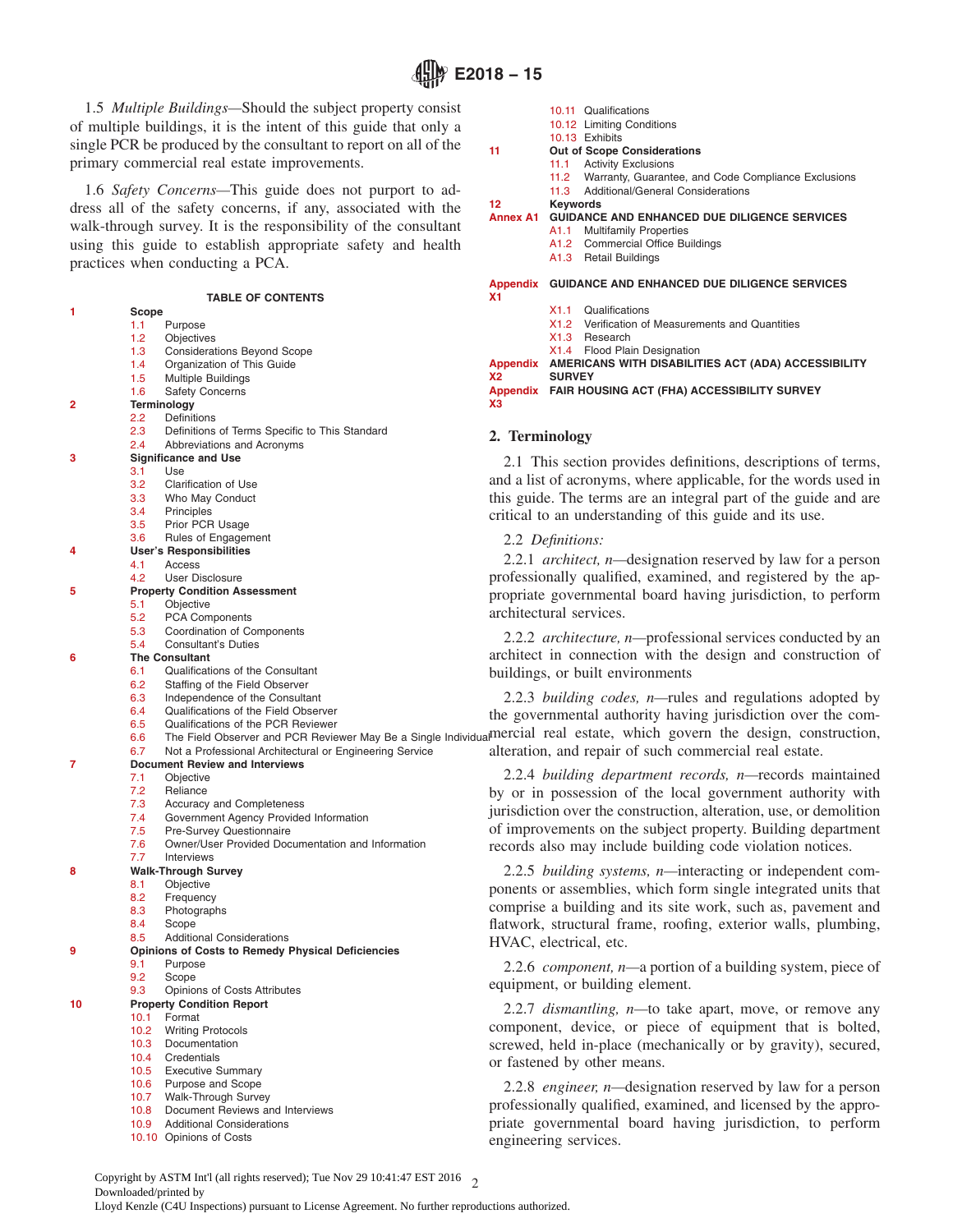<span id="page-2-0"></span>2.2.9 *engineering, n—*analysis or design work conducted by an engineer requiring extensive formal education, preparation, and experience in the use of mathematics, chemistry, physics, and the engineering sciences.

2.2.10 *fire department records, n—*records maintained by or in the possession of the local fire department having jurisdiction over the subject property.

2.2.11 *guide, n—*a series of options and instructions that do not recommend a specific course of action.

2.2.12 *interviews, n—*discussions with those knowledgeable about the subject property.

2.2.13 *material, adj—*having significant importance or great consequence.

2.2.14 *practice, n—*a definitive procedure for performing one or more specific operations or functions that does not produce a test result.

2.2.15 *publicly available, adj—*the source of the information allows access to the information by anyone upon request.

2.2.16 *recreational facilities, n—*facilities for exercise, entertainment or athletics including, without limitation, swimming pools, spas, saunas, steam baths, tennis, volleyball, or basketball courts; jogging, walking, or bicycle paths; and playground equipment.

2.2.17 *structural frame, n—*the components or building system that supports the building's nonvariable forces or weights (dead loads) and variable forces or weights (live loads).

2.2.18 *standard, n—*Where used in reference to ASTM documents, a standard is a document that has been developed and established within the consensus principles of ASTM International and that meets the approval of the applicable procedures and regulations. The term is otherwise used as commonly defined.

2.2.19 *system, n—*a combination of interacting or interdependent components assembled to carry out one or more functions.

## 2.3 *Definitions of Terms Specific to This Standard:*

2.3.1 *actual knowledge, n—*the knowledge possessed by an individual rather than an entity. Actual knowledge, as used in this guide, is to be distinguished from knowledge provided by others, or information contained on documents obtained during the course of conducting a PCA.

2.3.2 *appropriate inquiry, n—*a request for information conducted by Freedom of Information Letter (FOIL), verbal request, or by other written request made either by fax, electronic mail, overnight courier, or U.S. mail. *Appropriate inquiry* includes a good-faith effort conducted by the consultant to obtain the information considering the time constraints to prepare and deliver the PCR.

2.3.3 *base building, n—*the core (common areas) and shell of the building and its systems that typically are not subject to improvements to suit tenant requirements.

2.3.4 *baseline, n—*the minimum level of observations, due diligence, inquiry/research, documentation review, and preparation of opinions of costs to remedy material physical deficiencies for conducting a PCA as described in this guide.

2.3.5 *building envelope, n—*the enclosure of the building that protects the building's interior from outside elements, namely the exterior walls, roof and soffit areas.

2.3.6 *commercial real estate, n—*improved real property, except a dwelling or property with four or less dwelling units exclusively for residential use. This term includes, but is not limited to, improved real property used for industrial, retail, office, hospitality, agriculture, other commercial, medical, or educational purposes; property used for residential purposes that has more than four residential dwelling units; and property with four or less dwelling units for residential use when it has a commercial function, as in the operation of such dwellings for profit.

2.3.7 *commercial real estate transaction, n—* a transfer of title to or possession of improved real property or receipt of a security interest in improved real property, except that it does not include transfer of title to or possession of improved real property with respect to an individual dwelling or building containing four or less dwelling units.

2.3.8 *consultant, n—*the entity or individual that is responsible for completion of the PCR.

2.3.9 *dangerous or adverse conditions, n—* conditions that may pose a threat or possible injury to the field observer, and which may require the use of special protective clothing, safety equipment, access equipment, or any other precautionary measures.

2.3.10 *de minimis condition—*a physical deficiency that is not material to the conclusions of the report.

2.3.11 *deferred maintenance, n—*physical deficiencies that could have been remedied with routine maintenance, normal operating maintenance, etc., excluding de minimis conditions that generally do not present a material physical deficiency to the subject property.

2.3.12 *due diligence, n—*an investigation of the physical condition of a subject property in connection with a commercial real estate transaction. The degree and type of the investigation may vary for different properties, different user purposes, and time allotted.

2.3.13 *easily visible, adj—*describes items, components, and systems that are conspicuous, patent, and which may be observed visually during the walk-through survey without: intrusion, relocation or removal of materials, exploratory probing, use of special protective clothing, or use of any equipment (hand tools, meters of any kind, telescope instruments, stools, ladders, lighting devices, etc.).

2.3.14 *effective age, n—*the estimated age of a building component that considers actual age as affected by maintenance history, location, weather conditions, and other factors. Effective age may be more or less than actual age.

2.3.15 *expected useful life (EUL), n—*the average amount of time in years that an item, component or system is estimated to function without material repair when installed new and assuming routine maintenance is practiced.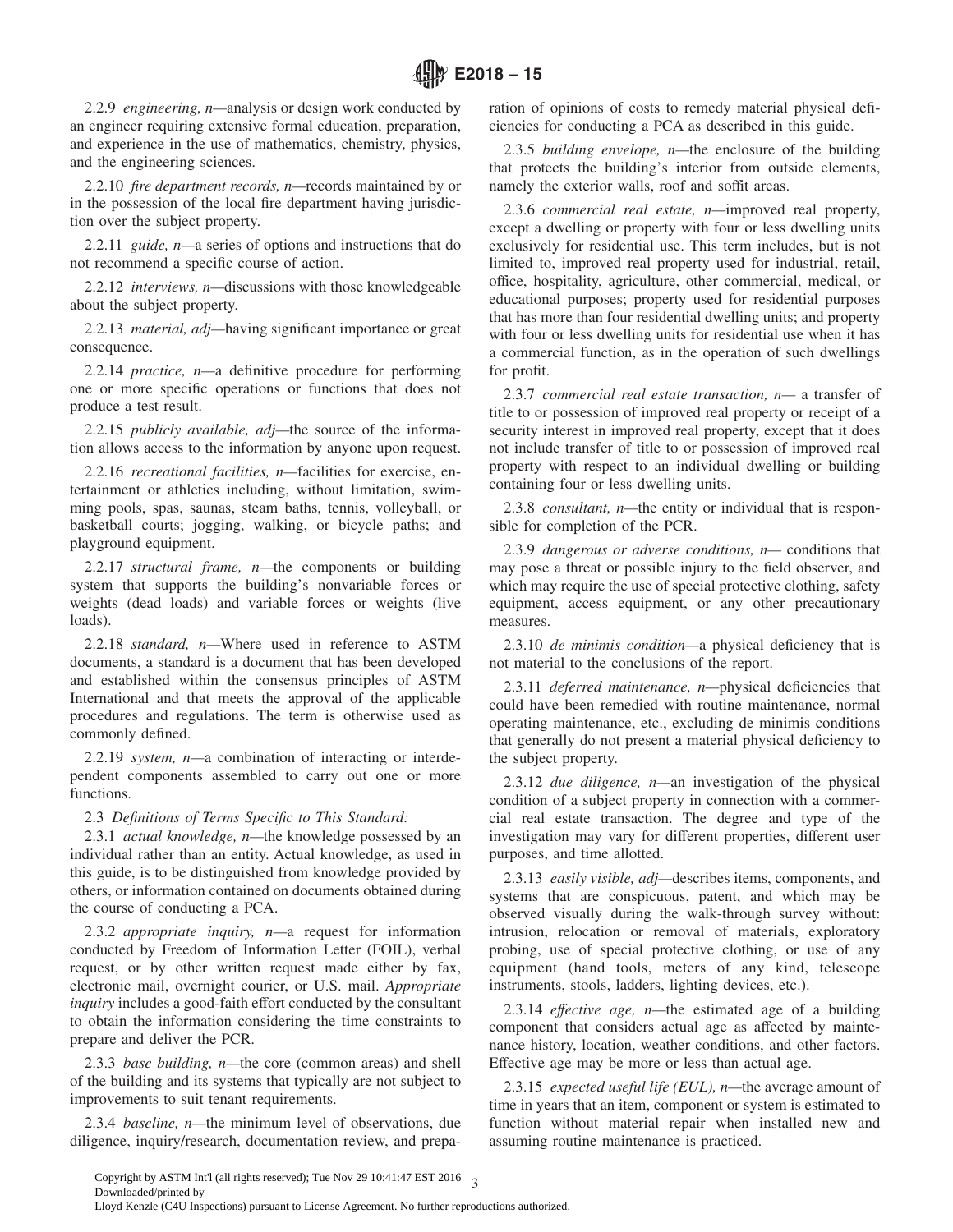2.3.16 *field observer, n—*the individual that conducts the walk-through survey.

2.3.17 *immediate costs, n—*opinions of costs that require immediate action as a result of any of the following: *(1)* material existing or potentially unsafe conditions, *(2)* material building or fire code violations, or *(3)* physical deficiencies that if left uncorrected would be expected to result in or contribute to critical element or system failure within one year or will result most probably in a significant escalation of its remedial cost.

2.3.18 *observation, n—*the visual survey of items, systems, conditions, or components that are readily accessible and easily visible during a walk-through survey of the subject property.

2.3.19 *observe, v—*to conduct an observation pursuant to this guide within the context of easily visible and readily accessible.

2.3.20 *obvious, adj—*plain, evident, and readily accessible; a condition easily visible or fact not likely to be ignored or overlooked by a field observer when conducting a walkthrough survey or that which is practically reviewable and would be understood easily by a person conducting the PCA.

2.3.21 *opinions of costs, n—*opinion of costs that may be encountered in correction of physical deficiencies.

2.3.22 *owner, n—*the entity holding the title to the commercial real estate that is the subject of the PCA.

2.3.23 *PCR reviewer, n—*the individual that both exercises responsible control over the field observer and who reviews the PCR prior to delivery to the user.

2.3.24 *physical condition, n—*the physical state of a property, system, component or piece of equipment. Within the context of the assessment, the consultant may offer opinions of the physical condition of the property, or of systems, components and equipment observed. Such opinions commonly employ terms such as good, fair and poor; though additional terms such as excellent, satisfactory and unsatisfactory may also be used.

2.3.24.1 *good condition—*in working condition and does not require immediate or short term repairs above an agreed threshold\*

2.3.24.2 *fair condition—*in working condition, but may require immediate or short term repairs above an agreed threshold\*

2.3.24.3 *poor condition—*not in working condition or requires immediate or short term repairs substantially above an agreed threshold\*

2.3.24.4 *Discussion—*\*The agreed threshold is presumed to be the *de minimis* reporting threshold unless otherwise specified.

2.3.24.5 *Discussion—*Where used to describe the physical condition of a property, system, component or piece of equipment, the terms good, fair and poor shall have the following meaning: Where used to describe the physical condition of a property or system, the opinion is intended to reflect predominant condition of the property or system. For example, an air conditioning system may be in good condition

despite a requirement to replace a limited number of units. Alternatively, a range of conditions may be described by combining terms such as "good to fair", or "fair to poor." Where conditions are not uniform, an explanation of the various disparate conditions shall be included in the report. Terms not defined above shall be defined in the report or agreement for services.

2.3.24.6 *Discussion—*Terms not defined above shall be defined in the report or agreement for services.

2.3.25 *physical deficiency, n—*a conspicuous defect or deferred maintenance of a subject property's material systems, components, or equipment as observed during completion of the PCA.

2.3.25.1 *Discussion—*This definition specifically excludes deficiencies that may be remedied with routine maintenance, miscellaneous minor repairs, normal operating maintenance, etc., and excludes de minimis conditions that generally do not present material physical deficiencies of the subject property.

2.3.26 *Point of Contact (POC)—*owner, owner's agent, or user-identified person or persons knowledgeable about the physical characteristics, maintenance, and repair of the subject property.

2.3.27 *practically reviewable, adj—*describes information that is provided by the source in a manner and form that, upon review, yields information relevant to the subject property without the need for significant analysis, measurements, or calculations. Records or information that feasibly cannot be retrieved by reference to the location of the subject property are not generally considered practically reviewable.

2.3.28 *primary commercial real estate improvements, n—*the site and building improvements that are of fundamental importance with respect to the commercial real estate. This definition specifically excludes ancillary structures, that may have been constructed to provide support uses such as maintenance sheds, security booths, utility garages, pool filter and equipment buildings, etc.

2.3.29 *property, n—*the site improvements, which are inclusive of both site work and buildings.

2.3.30 *property condition assessment (PCA), v—*the process by which a person or entity observes a property, interviews sources, and reviews available documentation for the purpose of developing an opinion and preparing a PCR.

2.3.31 *property condition report (PCR), n—*a written report, prepared in accordance with the recommendations contained in this guide, documenting the observations and opinions developed during completion of the assessment.

2.3.32 *readily accessible, adj—*describes areas of the subject property that are promptly made available for observation by the field observer at the time of the walk-through survey and do not require the removal or relocation of materials or personal property, such as furniture, floor, wall, or ceiling coverings; and that are safely accessible in the opinion of the field observer.

2.3.33 *readily available, adj—*describes information or records that are easily and promptly provided to the consultant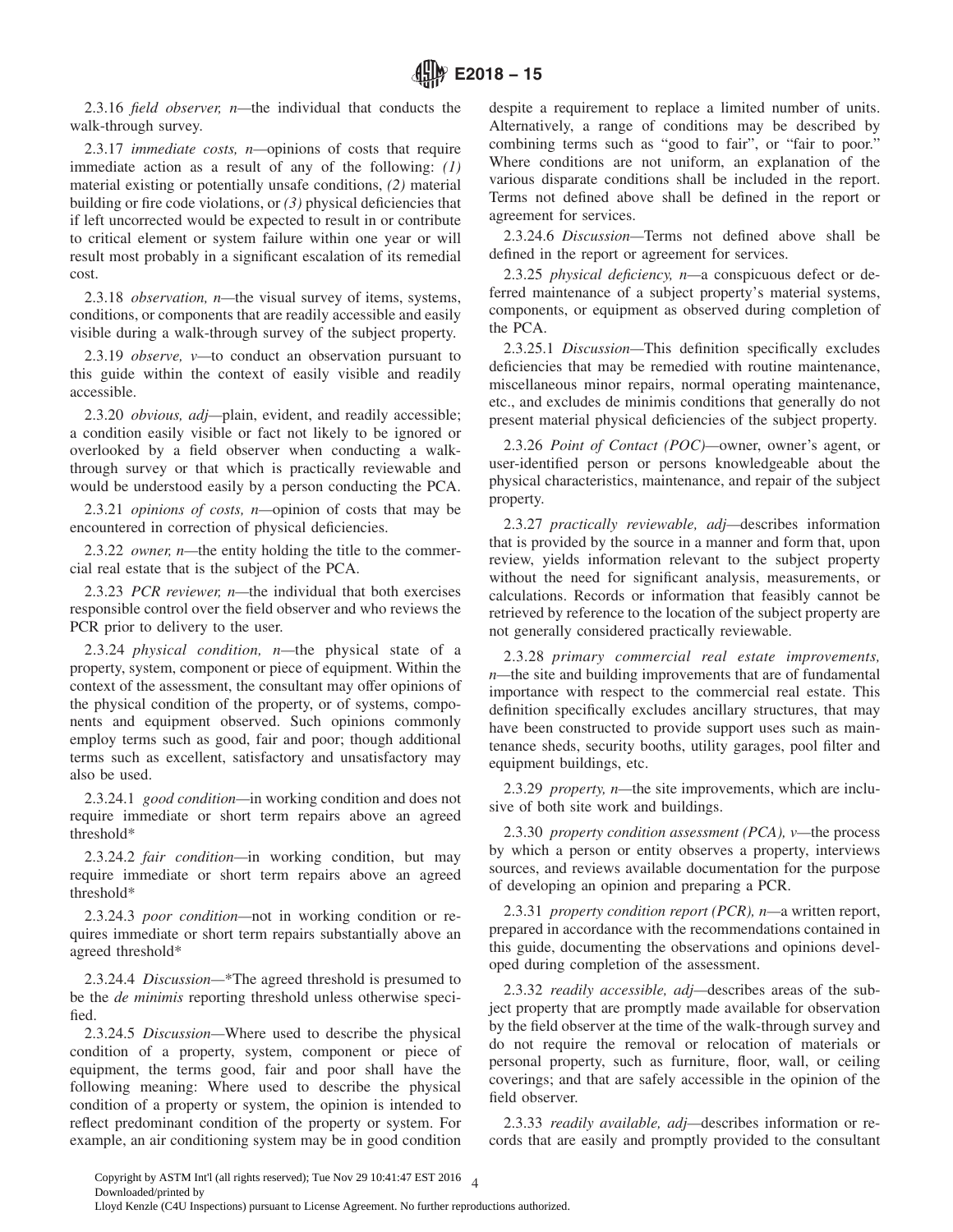<span id="page-4-0"></span>upon making a request in compliance with an appropriate inquiry and without the need for the consultant to research archive files.

2.3.34 *reasonably ascertainable, adj—*describes information that is publicly available, as well as readily available, provided to the consultant's offices from either its source or an information research/retrieval service within reasonable time, practically reviewable, and available at a nominal cost for either retrieval, reproduction or forwarding.

2.3.35 *remaining useful life (RUL), n—*a subjective estimate based upon observations, or average estimates of similar items, components, or systems, or a combination thereof, of the number of remaining years that an item, component, or system is estimated to be able to function in accordance with its intended purpose before warranting replacement. Such period of time is affected by the initial quality of an item, component, or system, the quality of the initial installation, the quality and amount of preventive maintenance exercised, climatic conditions, extent of use, etc.

2.3.36 *representative observations, n—*observations of a reasonable number of samples of repetitive systems, components, areas, etc., which are conducted by the field observer during the walk-through survey. The concept of representative observations extends to all conditions, areas, equipment, components, systems, buildings, etc., to the extent that they are similar and representative of one another.

2.3.37 *routine maintenance, n—*a repair that does not require specialized equipment, professional services, or contractors, but rather can be corrected within the budget and skill set of typical property maintenance staff.

2.3.38 *short-term costs, n—*opinions of costs to remedy physical deficiencies, such as deferred maintenance, that may not warrant immediate attention, but require repairs or replacements that should be undertaken on a priority basis in addition to routine preventive maintenance.

2.3.39 *shutdown, adj—*equipment, components, or systems that are not operating at the time of the field observer's walk-through survey.

2.3.40 *site visit, n—*the visit to the subject property during which observations are made pursuant to the walk-through survey section of this guide.

2.3.41 *specialty consultants, n—*individuals or entities in the fields of life safety, security, engineering, or in any particular building component, equipment, or system that have acquired detailed, specialized knowledge and experience in the design, evaluation, operation, repair, or installation of same.

2.3.42 *subject building, n—*referring to the primary building or buildings on the subject property, and that are within the scope of PCA.

2.3.43 *subject property, n—*the commercial real estate consisting of the site and primary real estate improvements that are the subject of the PCA described by this guide.

2.3.44 *suggested remedy, n—*an opinion as to a course of action to remedy or repair a physical deficiency. Such an opinion may also be to conduct further research or testing for the purposes of discovery to gain a better understanding of the cause or extent of a physical deficiency (whether observed or highly probable) and the appropriate remedial or reparatory response. A suggested remedy may be preliminary and does not preclude alternate methods or schemes that may be more appropriate to remedy the physical deficiency or that may be more commensurate with the user's requirements.

2.3.45 *survey, n—*observations made by the field observer during a walk-through survey to obtain information concerning the subject property's readily accessible and easily visible components or systems.

2.3.46 *technically exhaustive, adj—*describes the use of measurements, instruments, testing, calculations, exploratory probing or discovery, or other means to discover, or a combination thereof, or troubleshoot physical deficiencies or develop architectural or engineering findings, conclusions, and recommendations, or combination thereof.

2.3.47 *timely access, n—*entry provided to the consultant at the time of the site visit.

2.3.48 *user, n—*the party that retains the consultant for the preparation of the PCA.

2.3.49 *walk-through survey, n—*conducted during the field observer's site visit of the subject property, that consists of nonintrusive visual observations, survey of readily accessible, easily visible components and systems of the subject property. This survey is described fully in Section [8.](#page-9-0) Concealed physical deficiencies are excluded. It is the intent of this guide that such a survey should not be considered technically exhaustive. It excludes the operation of equipment by the field observer and is to be conducted without the aid of special protective clothing, exploratory probing, removal or relocation of materials, testing, or the use of equipment, such as ladders (except as required for roof access), stools, scaffolding, metering/testing equipment, or devices of any kind, etc. It is literally the field observer's visual observations while walking through the subject property.

2.4 *Abbreviations and Acronyms:*

2.4.1 *ADA, n—*The Americans with Disabilities Act.

2.4.2 *ASTM, n—*ASTM International.

2.4.3 *BOMA, n—*Building Owners and Managers Association.

2.4.4 *BUR, n—*Built-up Roofing.

2.4.5 *EIFS, n—*Exterior Insulation and Finish System.

2.4.6 *EMF, n—*Electro Magnetic Fields.

2.4.7 *EMS, n—*Energy Management System.

2.4.8 *EUL, n—*Expected Useful Life.

2.4.9 *FEMA, n—*Federal Emergency Management Agency.

2.4.10 *FHA, n—*Fair Housing Act.

2.4.11 *FIRMS, n—*Flood Insurance Rate Maps.

2.4.12 *FOIA, n—*U.S. Freedom of Information Act (5 USC 552 et seq.) and similar state statutes.

2.4.13 *FOIL—*Freedom of Information Letter.

2.4.14 *FM—*Factory Mutual.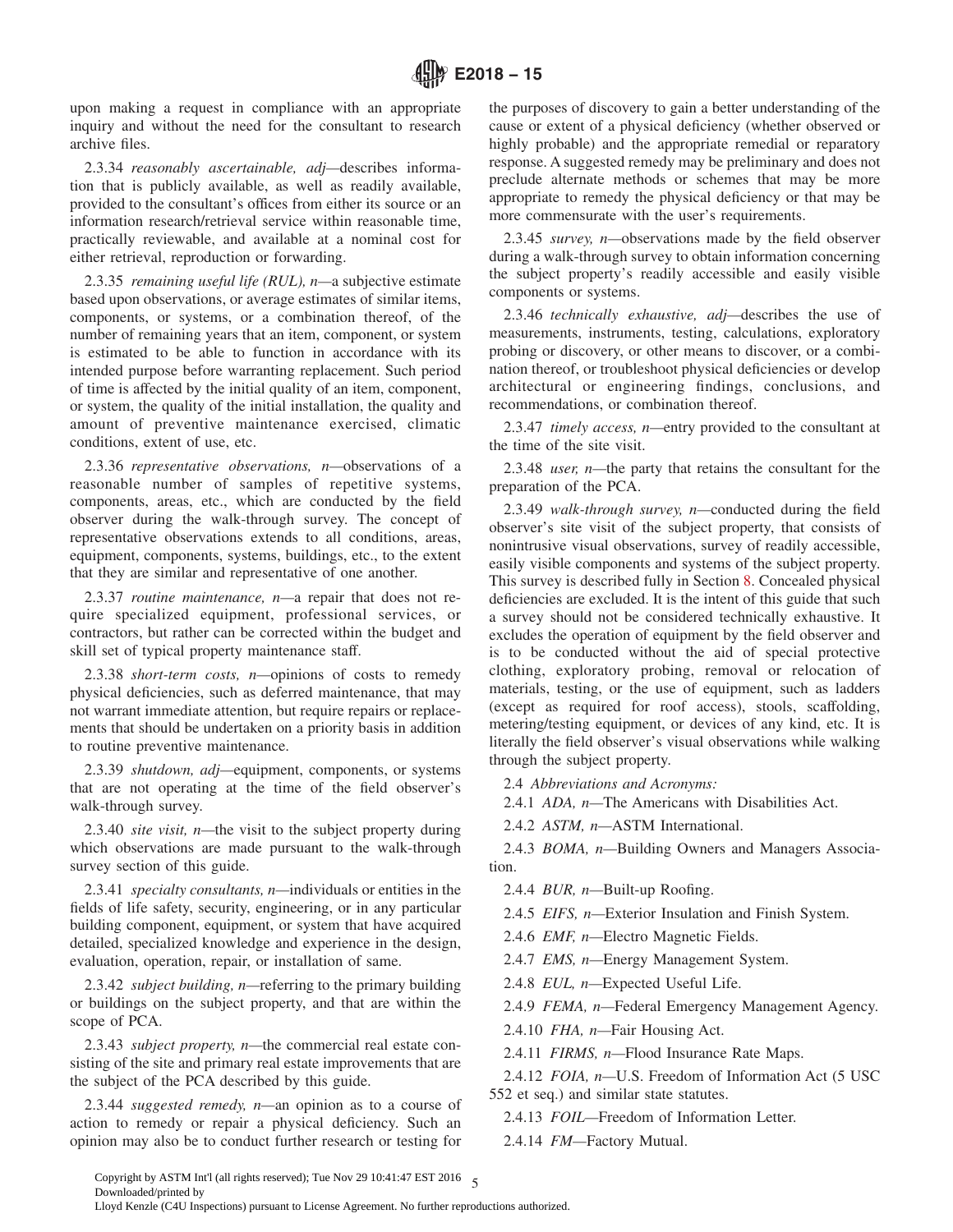- <span id="page-5-0"></span>2.4.15 *HVAC—*Heating, Ventilating and Air Conditioning.
- 2.4.16 *IAQ—*Indoor Air Quality.
- 2.4.17 *NFPA—*National Fire Protection Association.
- 2.4.18 *PCA—*Property Condition Assessment
- 2.4.19 *PCR—*Property Condition Report.
- 2.4.20 *PML—*Probable Maximum Loss.
- 2.4.21 *RTU, n—*Rooftop Unit.
- 2.4.22 *RUL, n—*Remaining Useful Life.
- 2.4.23 *STC, n—*Sound Transmission Class.

## **3. Significance and Use**

3.1 *Use—*This guide is intended for use on a voluntary basis by parties who desire to obtain a baseline PCA of commercial real estate. This guide also recognizes that there are varying levels of property condition assessment and due diligence that can be exercised that are both more and less comprehensive than this guide, and that may be appropriate to meet the objectives of the user. Users should consider their requirements, the purpose that the PCA is to serve, and their risk tolerance level before selecting the consultant and the level of due diligence to be exercised by the consultant. The user should also review or establish the qualifications, or both, of the proposed field observer and PCR reviewer prior to engagement. A PCR should identify any deviations or exceptions to this guide. Furthermore, no implication is intended that use of this guide be required in order to have conducted a property condition assessment in a commercially prudent and reasonable manner. Nevertheless, this guide is intended to reflect a reasonable approach for the preparation of a baseline PCA.

3.2 *Clarification of Use:*

3.2.1 *Specific Point in Time—*A user should only rely on the PCR for the point in time at which the consultant's observations and research were conducted.

3.2.2 *Site-Specific—*The PCA performed in accordance with this guide is site-specific in that it relates to the physical condition of real property improvements on a specific parcel of commercial real estate. Consequently, this guide does not address many additional issues in real estate transactions such as economic obsolescence, the purchase of business entities, or physical deficiencies relating to off-site conditions.

3.3 *Who May Conduct—*The walk-through survey portion of a PCA should be conducted by a field observer, and the PCR should be reviewed by a PCR reviewer; both qualified as suggested in [X1.1.1](#page-16-0) and [X1.1.2,](#page-16-0) respectively.

3.4 *Principles—*The following principles are an integral part of this guide. They are intended to be referred to in resolving ambiguity, or in exercising discretion accorded the user or consultant in conducting a PCA, or in judging whether a user or consultant has conducted appropriate inquiry or has otherwise conducted an adequate PCA.

3.4.1 *Uncertainty Not Eliminated—*No PCA can wholly eliminate the uncertainty regarding the presence of physical deficiencies and the performance of a subject property's building systems. Preparation of a PCR in accordance with this guide is intended to reduce, but not eliminate, the uncertainty regarding the potential for component or system failure and to reduce the potential that such component or system may not be initially observed. This guide also recognizes the inherent subjective nature of a consultant's opinions as to such issues as workmanship, quality of original installation, and estimating the RUL of any given component or system. The guide recognizes a consultant's suggested remedy may be determined under time constraints, formed without the aid of engineering calculations, testing, exploratory probing, the removal or relocation of materials, design, or other technically exhaustive means. Furthermore, there may be other alternative or more appropriate schemes or methods to remedy a physical deficiency. The consultant's opinions generally are formed without detailed knowledge from those familiar with the component's or system's performance.

3.4.2 *Not Technically Exhaustive—*Appropriate due diligence according to this guide is not to be construed as technically exhaustive. There is a point at which the cost of information obtained or the time required to conduct the PCA and prepare the PCR may outweigh the usefulness of the information and, in fact, may be a material detriment to the orderly and timely completion of a commercial real estate transaction. It is the intent of this guide to attempt to identify a balance between limiting the costs and time demands inherent in performing a PCA and reducing the uncertainty about unknown physical deficiencies resulting from completing additional inquiry.

3.4.3 *Representative Observations—*The purpose of conducting representative observations is to convey to the user the expected magnitude of commonly encountered or anticipated conditions. Recommended representative observation quantities for various asset types are provided in [Annex A1;](#page-14-0) however, if in the field observer's opinion such representative observations as presented in [Annex A1](#page-14-0) are unwarranted as a result of homogeneity of the asset or other reasons deemed appropriate by the field observer, the field observer may survey sufficient units, areas, systems, buildings, etc. so as to comment with reasonable confidence as to the representative presence of physical deficiencies at such repetitive or similar areas, systems, buildings, etc. To the extent there is more than one building on the subject property, and they are homogeneous with respect to approximate age, use, basic design, materials, and systems, it is not a requirement of this guide for the field observer to conduct a walk-through survey of each individual building's systems to describe or comment on their condition within the PCR. The descriptions and observations provided in the PCR are to be construed as representative of all similar improvements.

3.4.3.1 *User-Mandated Representative Observations—*A user may mandate the representative observations required for a given property or a particular building system. Such representative observations may be more or less than this guide's recommended representative observations as provided in [An](#page-14-0)[nex A1.](#page-14-0)

3.4.3.2 *Extrapolation of Findings—*Consultant may reasonably extrapolate representative observations and findings to all typical areas or systems of the subject property for the purposes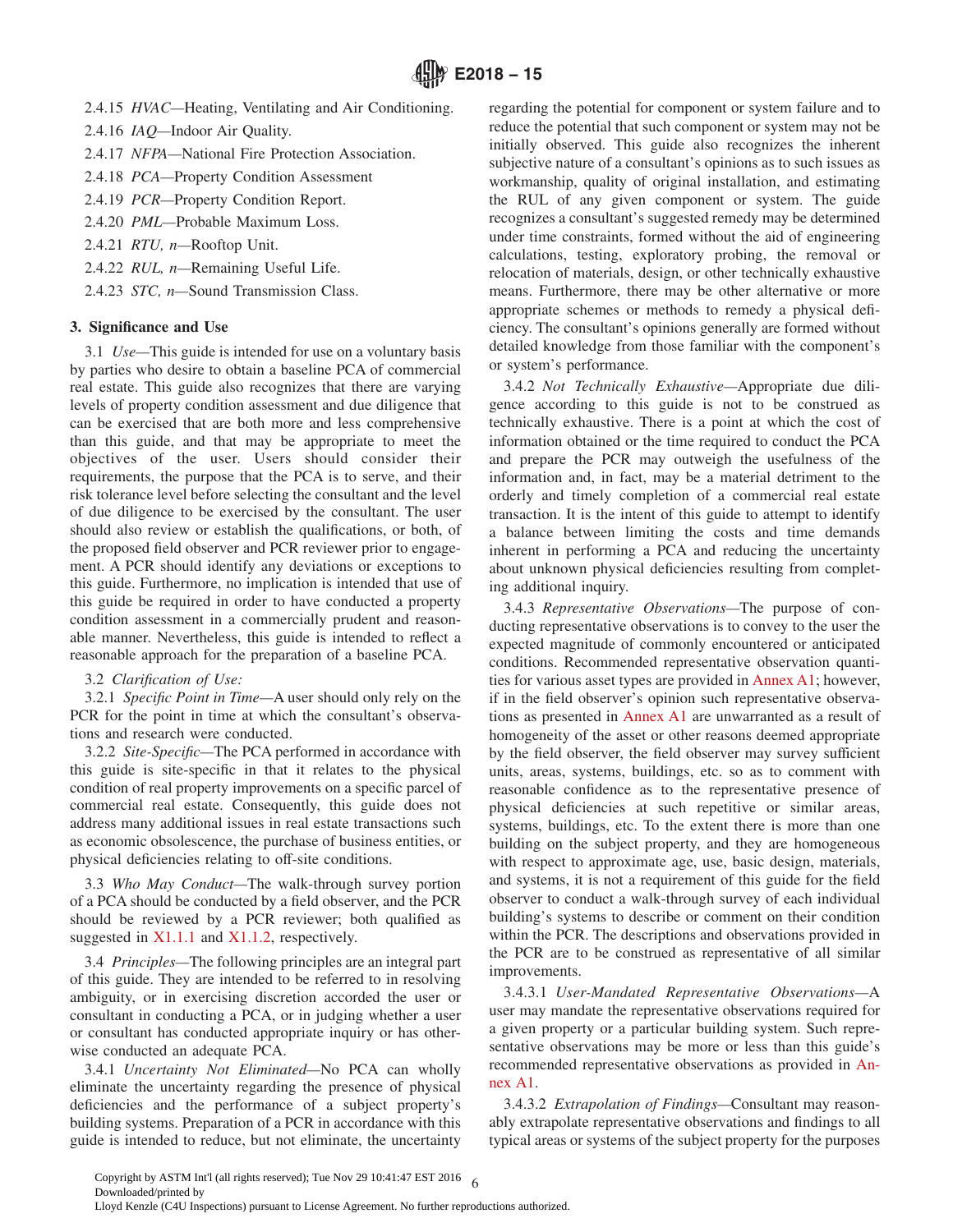<span id="page-6-0"></span>of describing such conditions within the PCR and preparing the opinions of costs for suggested remedy of material physical deficiencies.

3.4.4 *Level of Due Diligence is Variable—*Not every property will warrant the same level of property condition assessment. Consistent with good commercial and customary practice, the appropriate level of property condition assessment generally is guided by the purpose the PCA is to serve; type of property; age of the improvements; expertise and risk tolerance level of the user; and time available for preparing the PCR and reviewing the opinions to be contained in the PCR.

3.5 *Prior PCR Usage—*This guide recognizes that PCRs performed in accordance with this guide may include information that subsequent users and consultants may want to use to avoid duplication and to reduce cost. Therefore, this guide includes procedures to assist users and consultants in determining the appropriateness of using such information. In addition to the specific procedures contained elsewhere in this guide, the following should be considered:

3.5.1 *Use of Prior PCR Information—*Information contained in prior property condition reports may be used by the consultant if, in the consultant's opinion, it is relevant; however, users and consultants are cautioned that information from prior property condition reports should only be used if such information was generated or obtained through procedures or methods that met or exceeded those contained in this guide. Such information should serve only as an aid to a consultant in fulfilling the requirements of this guide and to assist the field observer in the walk-through survey, research, and the field observer's understanding of the subject property. Furthermore, the PCR should identify the previously prepared property condition report if information from the prior report was used by the consultant in preparing the PCR.

3.5.2 *Comparison with a Previously Prepared PCR—*It should not be concluded or assumed that a previous PCR was deficient because the previous PCA did not discover a certain or particular physical deficiency, or because opinions of costs in the previous PCR are different. A PCR contains a representative indication of the property condition at the time of the walk-through survey and is dependent on the information available to the consultant at that time. Therefore, a PCR should be evaluated on the reasonableness of judgments made at the time and under the circumstances in which they are made. Experience of the field observer, the requirements of the previous PCR's client or the purpose of the previous PCR, time available to the consultant to complete the PCR, hindsight, new or additional information, enhanced visibility as a result of improved weather or site conditions, equipment visibility as a result of improved weather or site conditions, equipment not in a shutdown mode, and other factors influence the PCA and the opinions contained in the PCR.

3.5.3 *Conducting Current Walk-Through Surveys—*Except as provided in 3.5.1, prior property condition reports should not be used without verification. At a minimum, for a PCR to be consistent with this guide, a new walk-through survey, interviews, and solicitation and review of building and fire department records for recorded material violations should be performed.

3.5.4 *Actual Knowledge Exception—*If the user or consultant conducting a PCA has actual knowledge that the information from a prior property condition report is not accurate, or if it is obvious to the field observer that the information is not accurate, such information from a prior property condition report should not be used.

3.5.5 *Contractual Issues—*This guide recognizes that contractual and legal obligations may exist between prior and subsequent users of property condition reports, or between clients and consultants who prepared prior property condition reports, or both. Consideration of such contractual obligations is beyond the scope of this guide. Furthermore, a subsequent user of a prior PCR should be apprised that it may have been prepared for purposes other than the current desired purpose of the PCR and should determine the contractual purpose and scope of the prior PCR.

3.6 *Rules of Engagement—*The contractual and legal obligations between a consultant and a user (and other parties, if any) are outside the scope of this guide. No specific legal relationship between the consultant and the user was considered during the preparation of this guide.

## **4. User's Responsibilities**

4.1 *Access—*User should arrange for the field observer to receive timely complete, supervised, and safe access to the subject property's improvements (including roofs). In addition, timely access to the subject property's POC, staff, vendors, and appropriate documents should be provided by owner, owner's representative, or made available by the user, or a combination thereof. In no event should the field observer seek access to any particular portion of the property, interview property management staff, vendors, or tenants, or review documents, if the owner, user, or occupant objects to such access or attempts to restrict the field observer from conducting any portion of the walk-through survey, research or interviews, or taking of photographs. Any conditions that significantly impede or restrict the field observer's walk-through survey or research, or the failure of the owner or occupant to provide timely access, information, or requested documentation should be timely communicated by the consultant to the user. If such conditions are not remedied, the consultant is obligated to state within the PCR all such material impediments that interfered with the conducting of the PCA in accordance with this guide.

4.2 *User Disclosure—*The user should disclose in a timely manner all appropriate information in the user's possession that may assist the consultant's efforts. The user should not withhold any pertinent information that may assist in identifying a material physical deficiency including, but not limited to, previously prepared property condition reports; any study specifically prepared on a system or component of the subject property; any knowledge of actual or purported physical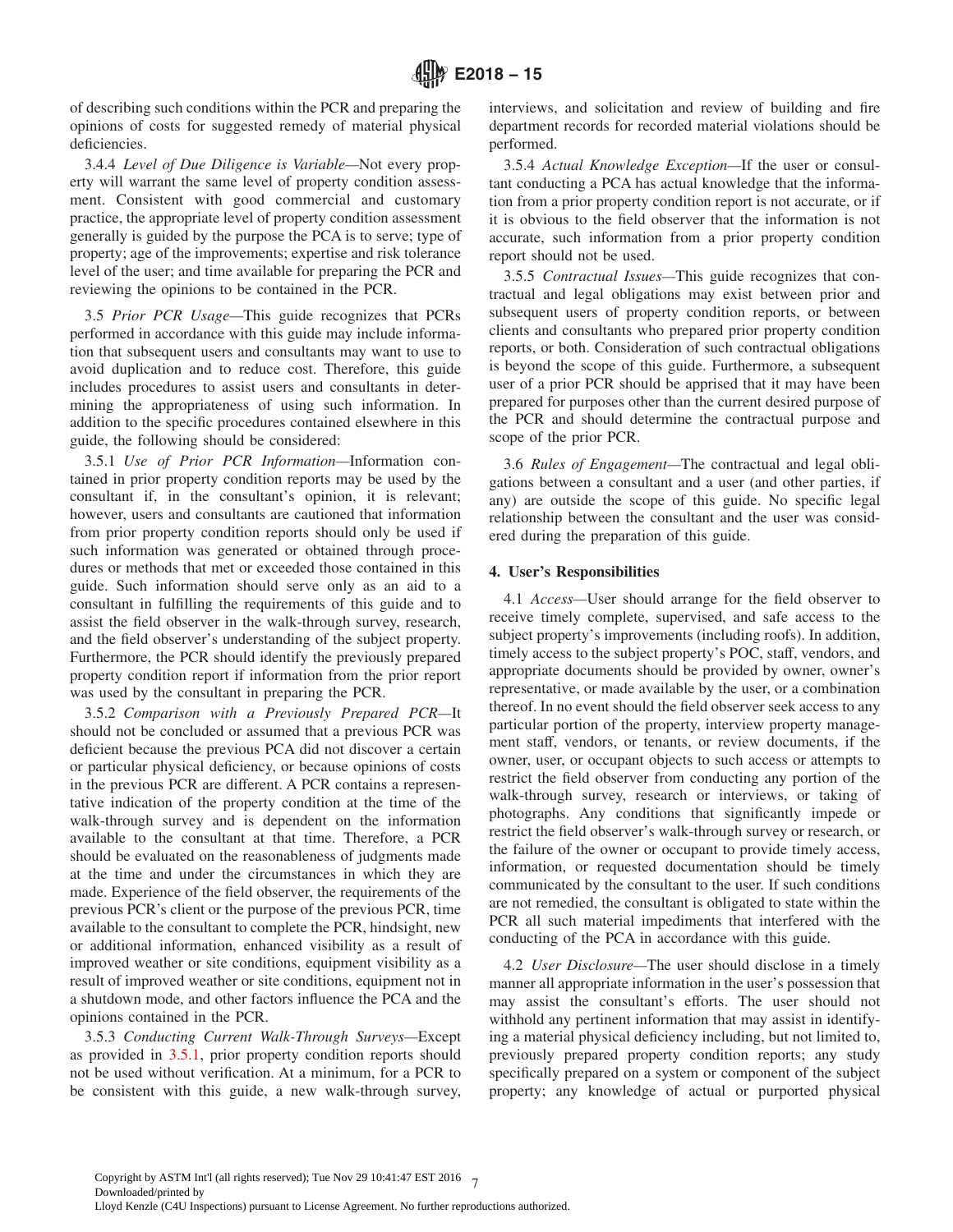<span id="page-7-0"></span>deficiencies; or, any information such as pending proposals or costs to remedy known physical deficiencies.

## **5. Property Condition Assessment**

5.1 *Objective—*The purpose of the PCA is to observe and report, to the extent feasible pursuant to the processes prescribed herein, on the physical condition of the subject property.

5.2 *PCA Components—*The PCA should have four components:

5.2.1 *Documentation Review and Interviews* ; refer to Section [7.](#page-8-0)

5.2.2 *Walk-Through Survey*; refer to Section [8.](#page-9-0)

5.2.3 *Preparation of Opinions of Costs to Remedy Physical Deficiencies*; refer to Section [9.](#page-11-0)

5.2.4 *Property Condition Report*; refer to Section [10.](#page-11-0)

5.3 *Coordination of Components:*

5.3.1 *Components Used in Concert—*The Documentation Review, Interviews, and Walk-Through Survey components of this guide are interrelated in that information obtained from one component may either indicate the need for more information from another, or impact the consultant's findings, opinions, opinions of costs, or recommendations, or a combination thereof.

5.3.2 *Information Provided by Others—*The consultant should note in the PCR the sources of information used by the consultant that were material in identifying any physical deficiencies of the subject property that were not readily observed by the consultant or that supplemented the consultant's observations.

## 5.4 *Consultant's Duties:*

5.4.1 *Who May Conduct Portions of the PCA—*The inquiries, interviews, walk-through survey, interpretation of the information upon which the PCR is based, the preparation of opinions of costs, and the writing of the PCR are all tasks and portions of the PCA that may be performed by the consultant, field observer, members of the consultant's staff, or third party contractors engaged by the consultant.

5.4.2 *Responsibility for Lack of Information—*The consultant is not responsible for providing or obtaining information should the source contacted fail to respond, respond only in part, or fail to respond in a timely manner.

5.4.3 *Opinions of Costs Contingent on Further Discovery—* The consultant is not required to provide opinions of costs to remedy physical deficiencies that may require the opinions of specialty consultants or the results of testing, intrusive observations, exploratory probing, or further research to determine the cause of the physical deficiency and the appropriate remedy, scope, and scheme for repair or replacement unless user and consultant have agreed to such an expansion of the scope of work.

5.4.4 *Representative Observations—*The field observer is not expected to survey every recurring component or system during a walk-through survey. For example, it is not the intent to survey every RTU, balcony, window, roof, toilet room facility, utility closet, every square foot of roofing, etc. Only representative observations of such areas are to be surveyed. The concept of representative observations extends to all conditions, areas, equipment, components, systems, buildings, etc., to the extent that they are similar and representative of one another.

## **6. The Consultant**

6.1 *Qualifications of the Consultant—*This guide recognizes that the competency of the consultant is highly dependent on many factors that may include professional education, training, experience, certification, or professional licensing/registration, of both the consultant's field observers and the PCR reviewer. It is the intent of this guide to identify factors that should be considered by the user when retaining a consultant to conduct a PCA and by the consultant in selecting the appropriate field observer and PCR reviewer. No standard can be designed to eliminate the role of professional judgment, competence, and the value and need for experience during the walk-through survey and to conduct the PCA. Consequently, the qualifications of the field observer and the PCR reviewer are critical to the performance of the PCA and the resulting PCR. This guide further recognizes that the consultant has the responsibility to select, engage, or employ the field observer and the PCR reviewer. Therefore, each PCR should include as an exhibit a statement of qualifications of both the field observer and the PCR reviewer.

6.2 *Staffıng of the Field Observer—*This guide recognizes that for the majority of commercial real estate subject to a PCA, the field observer assigned by the consultant to conduct the walk-through survey most likely will be a single individual having a general, well rounded knowledge of pertinent building systems and components. However, a single individual will not have knowledge, expertise, or experience with all building codes, whether such codes are nationally or locally accepted, building systems, and asset types, which are applicable in all locales. The decision to supplement the field observer with specialty consultants, building system mechanics, specialized service personnel, or any other specialized field observers, should be a mutual decision made by the consultant and the user prior to engagement. This decision should be made in accordance with the requirements, risk tolerance level, and budgetary constraints of the user, the purpose the PCA is to serve, the expediency of PCR delivery, and the complexity of the subject property.

6.3 *Independence of the Consultant—*This guide recognizes that the consultant normally is a person or entity, acting as an independent contractor, who has been engaged by the user to conduct a PCA. In the event the consultant, the field observer, the PCR reviewer, or members of the consultant's staff are employees of, or subsidiary of, the user, such affiliation or relationship should be disclosed in the Executive Summary of the PCR.

6.4 *Qualifications of the Field Observer—*Refer to [X1.1.1](#page-16-0) for nonmandatory guidance on the qualifications of the field observer.

6.5 *Qualifications of the PCR Reviewer—*Refer to [X1.1.2](#page-16-0) for nonmandatory guidance on the qualifications of the PCR Reviewer.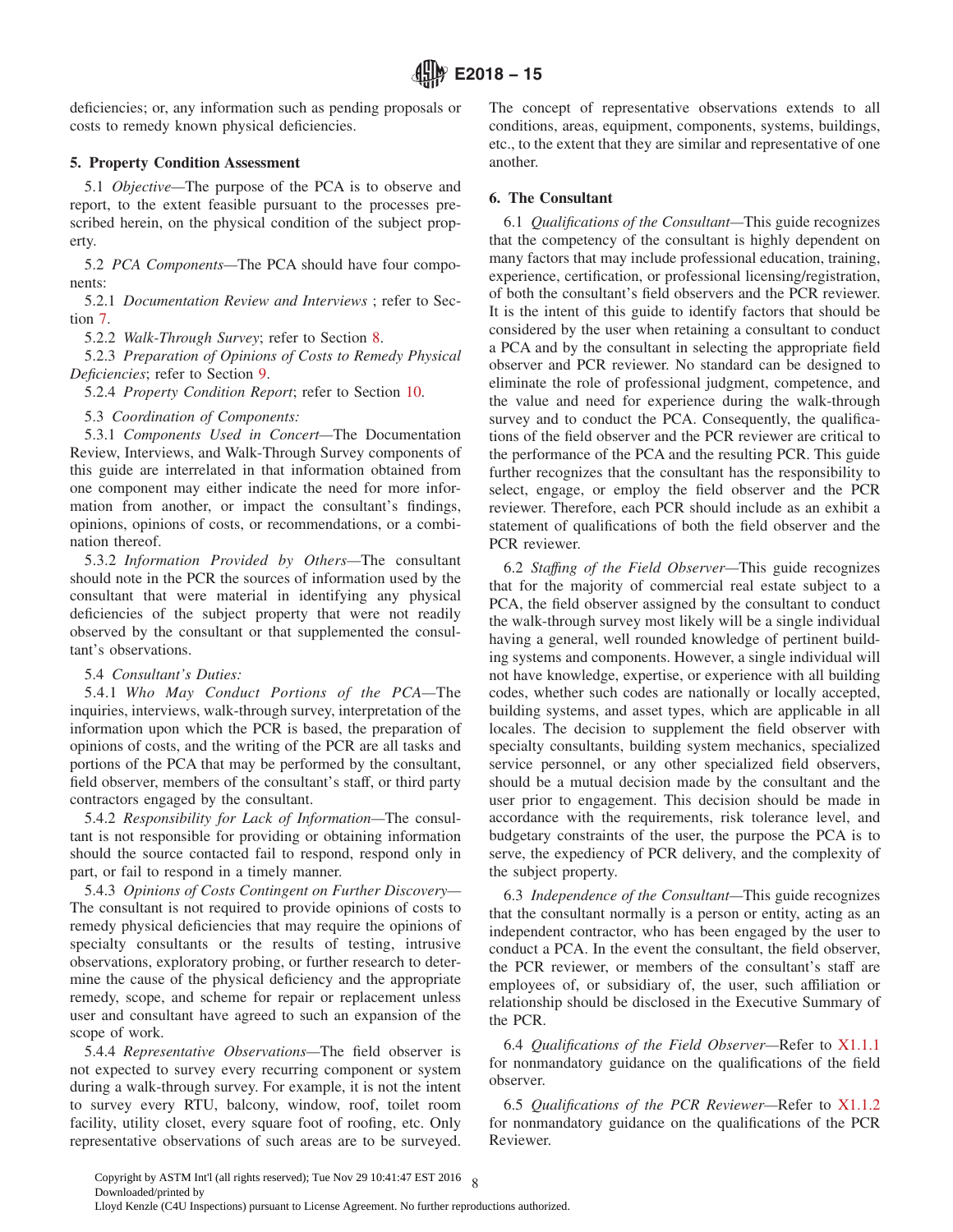<span id="page-8-0"></span>6.6 *The Field Observer and PCR Reviewer May Be a Single Individual—*The PCR reviewer also may act as the field observer and conduct the walk-through survey. In such an event, the PCR reviewer should identify such dual responsibilities and sign the PCR indicating that he or she has performed both functions.

6.7 *Not a Professional Architectural or Engineering Service—*It is not the intent of this guide that by conducting the walk-through survey or reviewing the PCR that the consultant, the field observer, or the PCR reviewer is practicing architecture or engineering. Furthermore, it is not the intent of this guide that either the PCR reviewer or the field observer, if they are an architect or engineer, must either sign or seal the PCR as an instrument of professional service or identify their signatures as being that of an architect or engineer.

#### **7. Document Review and Interviews**

7.1 *Objective—*The objective of the document review and interviews is to augment the walk-through survey and to assist the consultant's understanding of the subject property and identification of physical deficiencies. Records or documents, that are readily available and reasonably ascertainable may be reviewed in completion of the assessment.

7.2 *Reliance—*The consultant is not required to independently verify the information provided and may rely on information provided to the extent that the information appears reasonable to the consultant.

7.3 *Accuracy and Completeness—*Accuracy and completeness of information varies among information sources. The consultant is not obligated to identify mistakes or insufficiencies in the information provided. However, the consultant should make reasonable effort to compensate for mistakes or insufficiencies of information reviewed that are obvious in light of other information obtained in the process of conducting the PCA or otherwise known to the consultant.

#### 7.4 *Government Agency Provided Information:*

7.4.1 *Documents to Be Reviewed—*Consultant is to solicit and review: base building certificate of occupancy, outstanding and recorded material building code violations, and recorded material fire code violations.

7.4.2 *Reasonably Ascertainable/Standard Government Record Sources—*Availability of record or document information varies from information source to information source, including governmental jurisdictions. The consultant should make appropriate inquiry and review only such record information that is reasonably ascertainable from standard sources. If information is not practically reviewable or not provided to the consultant in a reasonable time for the consultant to formulate an opinion and complete the PCR, such fact should be stated in the PCR, and the consultant is to have no further obligation of retrieving such documentation or reviewing it if it is subsequently provided. Nevertheless, if pursuant to the consultant's appropriate inquiry, material information is received by the consultant contemporaneous to the preparation of the PCR (within 30 days of the site visit) but too late to be included in the PCR, the consultant should forward it to the user.

7.4.3 *Publicly Available Documents—*Information from a government agency, department or other source of information, which typically is reproduced and provided to the consultant upon appropriate inquiry and is reasonably ascertainable.

7.4.4 *Drawings—*Obtaining a set of drawings, which may be available publicly, is an exception to the requirement that Publicly Available Documents be provided, due to delivery and cost constraints. If readily available, such documents should be provided and identified to the consultant by the owner, owner's representative, or user as construction, as-built, or other design/ construction documents. Nonetheless, the review of drawings of the subject property is not a requirement of this guide. Drawings may serve as an aid to the consultant in describing the subject property's improvements, in developing quantities for opinions of costs for suggested remedies of physical deficiencies, and to assist in preparing brief descriptions of the subject property's major systems; however, it should not be deemed by the user a verification of as-built conditions.

7.4.5 *Reasonable Time and Cost—*It is the intent of this guide that information will be provided to the consultant within ten (10) business days of the source receiving appropriate inquiry, without an in-person request by the consultant being required, and at no more than a nominal cost to cover the source's cost of retrieving and duplicating the information. Generally, an in-person request by the consultant is not required. However, this is not to preclude the consultant from personally researching such files if, in the opinion of the consultant, this could be reasonably accomplished at the time of the site visit.

7.5 *Pre-Survey Questionnaire—*The consultant may provide the owner, POC, or owner's representative with a pre-survey questionnaire (the questionnaire). Such a questionnaire, complete with the owner's or owner's representative's responses, should be included as an exhibit within the PCR unless directed otherwise by user. Should the user direct the consultant to omit the pre-survey questionnaire from the PCR or direct the consultant not to forward the pre-survey questionnaire to the owner, the consultant should disclose this information within the PCR.

7.6 *Owner/User Provided Documentation and Information—*The consultant should review the following documents and information that may be in the possession of or provided by the owner, owner's representative, user, or combination thereof, as appropriate. Such information also could aid in the consultant's knowledge of the subject property's physical improvements, extent and type of use, or assist in identifying material discrepancies between reported information and observed conditions, or a combination thereof. The consultant's review of documents submitted should not include commenting on the accuracy of such documents or their preparation, methodology, or protocol. If the consultant discovers a significant discrepancy, it should be disclosed within the PCR.

7.6.1 Appraisal, either current or previously prepared.

- 7.6.2 Certificate of Occupancy.
- 7.6.3 Safety inspection records.

7.6.4 Warranty information (roofs, boilers, chillers, cooling towers, etc.).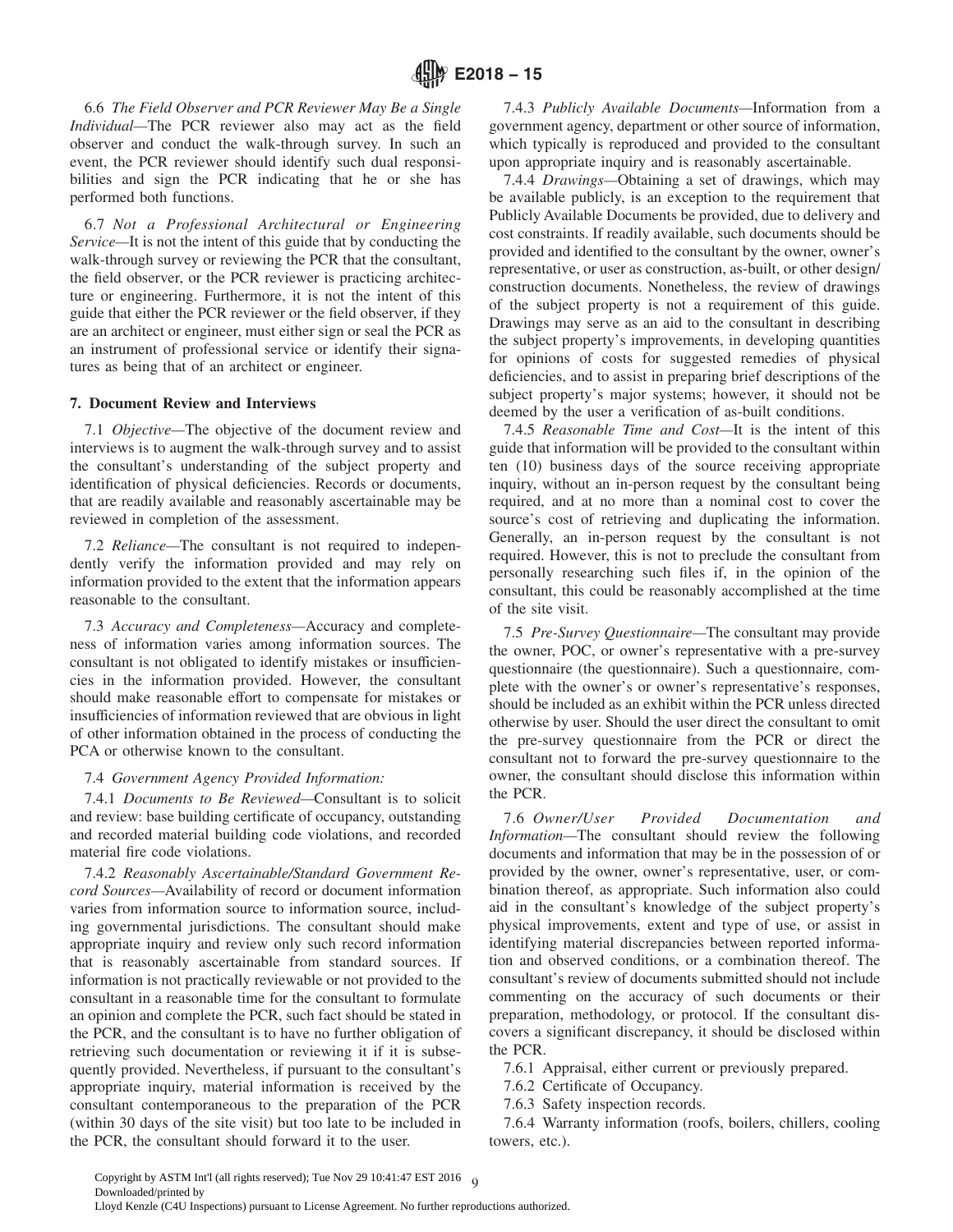<span id="page-9-0"></span>7.6.5 Records indicating the age of material building systems such as roofing, paving, plumbing, heating, air conditioning, electrical, etc.

7.6.6 Historical costs incurred for repairs, improvements, recurring replacements, etc.

7.6.7 Pending proposals or executed contracts for material repairs or improvements.

7.6.8 Descriptions of future improvements planned.

7.6.9 Outstanding citations for building, fire, and zoning code violations.

7.6.10 The ADA survey and status of any improvements implemented to effect physical compliance.

7.6.11 Previously prepared property condition reports or studies pertaining to any aspect of the subject property's physical condition.

7.6.12 Records indicating building occupancy percentage.

7.6.13 Building rent roll as it relates to tenant count or leasable area.

7.6.14 Leasing literature, listing for sale, marketing/ promotional literature such as photographs, descriptive information, reduced floor plans, etc.

7.6.15 Drawings and specifications (as-built or construction).

7.7 *Interviews—*Prior to the site visit, the consultant should ask the owner or user to identify the POC. The consultant should contact the POC to forward the pre-survey questionnaire so as to inquire about the subject property's historical repairs and replacements and their costs, level of preventive maintenance exercised, pending repairs and improvements, frequency of repairs and replacements, and existence of ongoing or pending litigation related to subject property's physical condition. In connection with the consultant's research or walk-through survey, the consultant may also question others who are knowledgeable of the subject property's physical condition and operation. It is within the discretion of the consultant to decide which questions to ask before, during, or after the site visit.

7.7.1 *Method—*Questions to be asked pursuant to this section are at the discretion of the consultant and may be asked in person, by telephone, or in writing.

7.7.2 *Incomplete Answers—*While the consultant should make inquiries in accordance with this section, the persons to whom the questions are addressed may have no obligation to cooperate. Should the POC owner, or the property manager, building/facility engineer, or maintenance supervisor not be available for an interview, whether by intent or inconvenience, or not respond in full or in part to questions posed by the consultant, the consultant should disclose such within the PCR. Furthermore, should any party not grant such authorization to interview, restrict such authorization, or should the person to whom the questions are addressed not be knowledgeable about the subject property, this should be disclosed within the PCR.

## **8. Walk-Through Survey**

8.1 *Objective—*The objective of the walk-through survey is to visually observe the subject property so as to obtain information on material systems and components.

8.2 *Frequency—*It is not expected that more than one site visit to the subject property be conducted by the field observer in connection with a PCA. The site visit constituting part of the PCA is referred to as the walk-through survey.

8.3 *Photographs—*Consultant should document representative conditions with photographs and use reasonable efforts to document typical conditions present including material physical deficiencies, if any. Photographs should include as a minimum: front and typical elevations and exteriors, site work, parking areas, roofing, structural systems, plumbing, HVAC, and electrical systems, conveyance systems, life safety systems, representative interiors, and any special or unusual conditions present, provided that such building systems and components are within the scope of the PCA as defined between the user and consultant.

8.4 *Scope—*During the site visit, and in accordance with the principles of conducting representative observations, the field observer should conduct a walk-through survey of the subject property to observe material systems and components and identify physical deficiencies and any unusual features. Testing, measuring, or preparing calculations for any system or component to determine adequacy, capacity, or compliance with any standard is outside the scope of this guide. The schedule of specific items of the material building systems and components to be observed, which are presented in the succeeding subsections, should not be considered all-inclusive, and the consultant should utilize professional judgment regarding adding or deleting subsections as necessary to complete the PCR. Similarly, subsections identified as "out of scope considerations" identified at Section [11](#page-12-0) and elsewhere in this document are provided for clarification and should not be construed as all-inclusive.

8.4.1 *Site:*

8.4.1.1 *Topography—*Observe the general topography and any unusual or problematic features or conditions.

8.4.1.2 *Storm Water Drainage—*Observe the storm water collection and drainage system and note the presence of on-site surface waters, and retention or detention basins.

8.4.1.3 *Ingress and Egress—*Observe the major means of ingress and egress.

8.4.1.4 *Paving, Curbing, and Parking—*Observe the material paving and curbing systems. Identify the types of parking, that is, garage, surface, subsurface, etc., the number and types of parking and loading spaces, and any reported parking inadequacies. Note the source of the information relating to the number and types of parking and loading spaces.

8.4.1.5 *Flatwork—*Observe sidewalks, plazas, patios, etc.

8.4.1.6 *Landscaping and Appurtenances—*Observe landscaping (trees, shrubs, lawns, fences, retaining walls, etc.) and material site appurtenances (irrigation systems, fountains, lighting, signage, ponds, etc.).

8.4.1.7 *Recreational Facilities—*Observe on-site recreational facilities.

8.4.1.8 *Special Utility Systems—*Identify the presence of any material special on-site utility systems such as water or wastewater treatment systems, special power generation systems, etc. If readily available, identify material system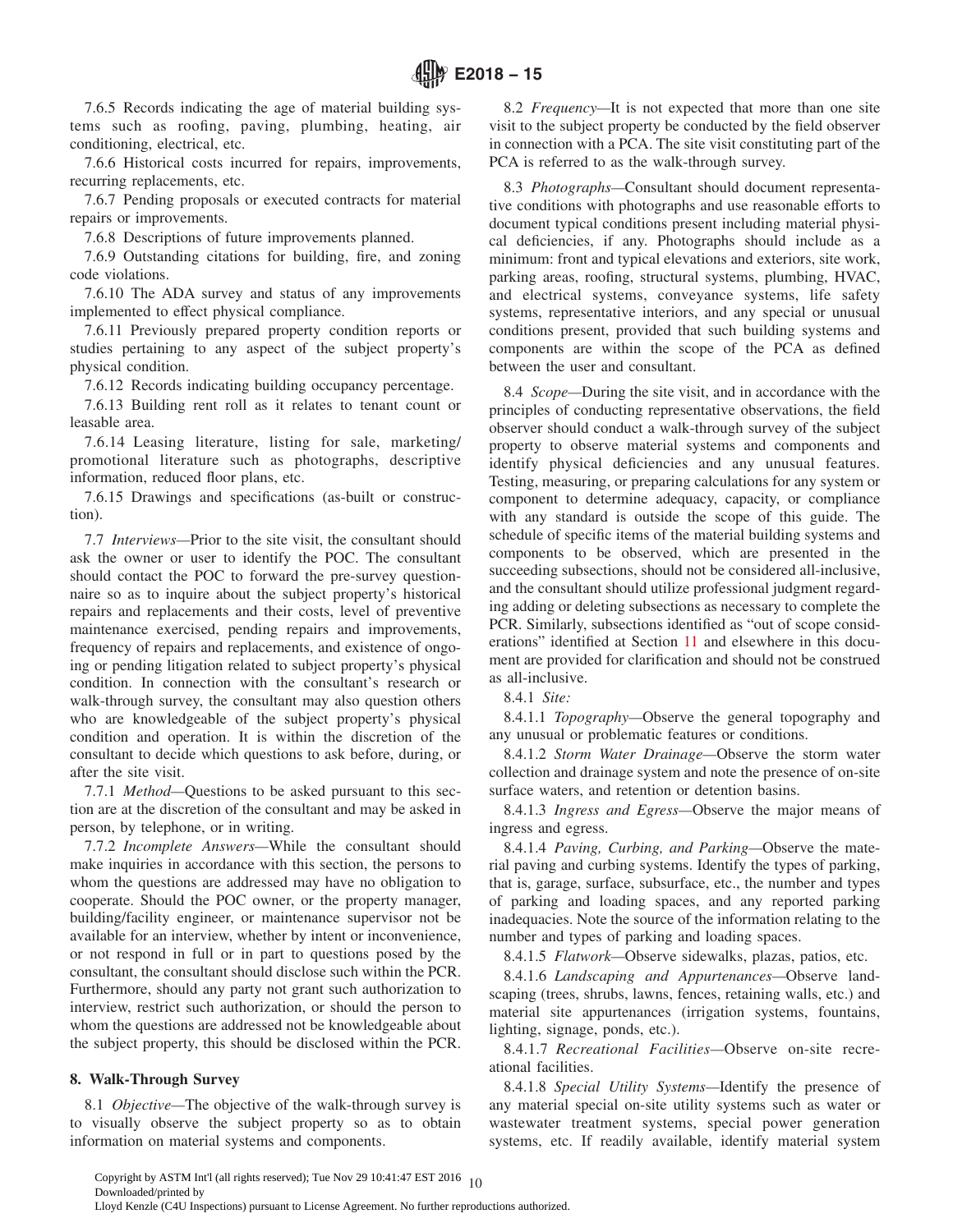<span id="page-10-0"></span>information, such as system type, manufacturer, system capacity, system age, system operator, etc.

8.4.2 *Structural Frame and Building Envelope:*

8.4.2.1 Identify the primary buildings, including parking structures, on the subject property, and identify the basic type of structure (steel frame, wood frame, cast-in-place concrete, precast concrete, concrete block, etc.) for each. Observe the building substructure, including the foundation system (noting the presence of cellars, basements, or crawl spaces), building's superstructure or structural frame (floor framing system and roof framing system), building envelope including facades or curtain wall system, glazing system, exterior sealants, exterior balconies, doors, stairways, parapets, etc. Observations of the building's exterior generally are to be limited to vantage points that are on-grade or from readily accessible balconies or rooftops.

## 8.4.3 *Roofing:*

8.4.3.1 Identify and observe the material roof systems (exposed membrane and flashings) including, parapets, slope, drainage, etc. Observe for evidence and/or the need for material repairs, evidence of significant ponding, or evidence of roof leaks. Inquire as to the age of the material roofing system(s) and whether a roof warranty or bond is reported to be in effect.

## 8.4.4 *Plumbing:*

8.4.4.1 Identify and observe the material plumbing systems including piping (sanitary, storm and supply water), fixtures, domestic hot water production, and note any special or unusual plumbing systems.

## 8.4.5 *Heating:*

8.4.5.1 Identify the basic type of heat generating and distribution system, and the apparent or reported age of the equipment, past material component replacements/upgrades, and the apparent level of maintenance exercised. If heating equipment is shutdown or not operational at the time of the walk-through survey, provide an opinion of the condition to the extent observed. Also, observe any special or unusual heating systems or equipment present, such as solar heat. Identify in general terms reported material tenant-owned systems that are outside the scope of the PCA.

## 8.4.6 *Air Conditioning and Ventilation:*

8.4.6.1 Identify the basic type of air-conditioning and ventilation systems including cooling towers, chillers (include type of reported refrigerant used), package units, split systems, air handlers, thermal storage equipment, material distribution systems, etc. Identify the apparent or reported age of the material equipment, past material component upgrades/ replacements, apparent level of preventive maintenance exercised, and whether a maintenance contract is reported to be in place. If air conditioning and ventilation systems are shutdown or not operational at the time of the walk-through survey, provide an opinion of the condition to the extent observable. Identify any special or unusual air conditioning and ventilation systems or equipment, such as refrigeration equipment for ice skating rinks, cold storage systems, special computer cooling equipment, etc. Identify in general terms reported material tenant-owned systems that are outside the scope of the PCA.

## 8.4.7 *Electrical:*

8.4.7.1 Identify the electrical service provided and observe the electrical distribution system including distribution panels, transformers, meters, emergency generators, general lighting systems, and other such equipment or systems. Observe general electrical items, such as distribution panels, type of wiring, energy management systems, emergency power, lightning protection, etc. Identify any observed or reported special or unusual electrical equipment, systems, or devices at the subject property.

8.4.8 *Vertical Transportation:*

8.4.8.1 Identify equipment type, number of cabs/escalators, capacity, etc. Observe elevator cabs, finishes, call and communication equipment, etc. Identify whether a maintenance contract is reported to be in place, and if so, identify the service contractor.

## 8.4.9 *Life Safety/Fire Protection:*

8.4.9.1 Identify and observe life safety and fire protection systems, including sprinklers and standpipes (wet or dry, or both), fire hydrants, fire alarm systems, water storage, smoke detectors, fire extinguishers, emergency lighting, stairwell pressurization, smoke evacuation, etc.

## 8.4.10 *Interior Elements:*

8.4.10.1 Observe typical common areas including, but not limited to, lobbies, corridors, assembly areas, and restrooms. Identify and observe typical finishes, that is, flooring, ceilings, walls, etc., and material building amenities or special features, that is spas, fountains, clubs, shops, restaurants, etc.

8.5 *Additional Considerations—*There may be additional issues or conditions at a property that users may wish to assess in connection with commercial real estate that are outside the scope of this guide (Out of Scope considerations).

8.5.1 *Outside Standard Practices—*Whether or not a user elects to inquire into non-scope considerations in connection with this guide or any other PCA is not required for compliance by this guide.

8.5.2 *Other Standards—*Other standards or protocols for assessment of conditions associated with non-scope conditions may have been developed by governmental entities, professional organizations, or other private entities.

8.5.3 *Additional Issues—*Following are several non-scope considerations that users may want to assess in connection with commercial real estate. No implication is intended as to the relative importance of inquiry into such non-scope considerations, and this list of non-scope considerations is not intended to be all-inclusive:

8.5.3.1 Seismic Considerations,

8.5.3.2 Design Consideration for Natural Disasters (Hurricanes, Tornadoes, High Winds, Floods, Snow, etc.),

8.5.3.3 Insect/Rodent Infestation,

8.5.3.4 Environmental Considerations,

8.5.3.5 ADA Requirements,<sup>2</sup>

<sup>2</sup> This guide recognizes that PCAs may include some level of assessment of ADA compliance. This guide recognizes that there are numerous acceptable levels of ADA assessment that can be conducted as part of the PCA. Where such an assessment is desired, the extent of assessment should be mutually agreed upon by the user and the consultant.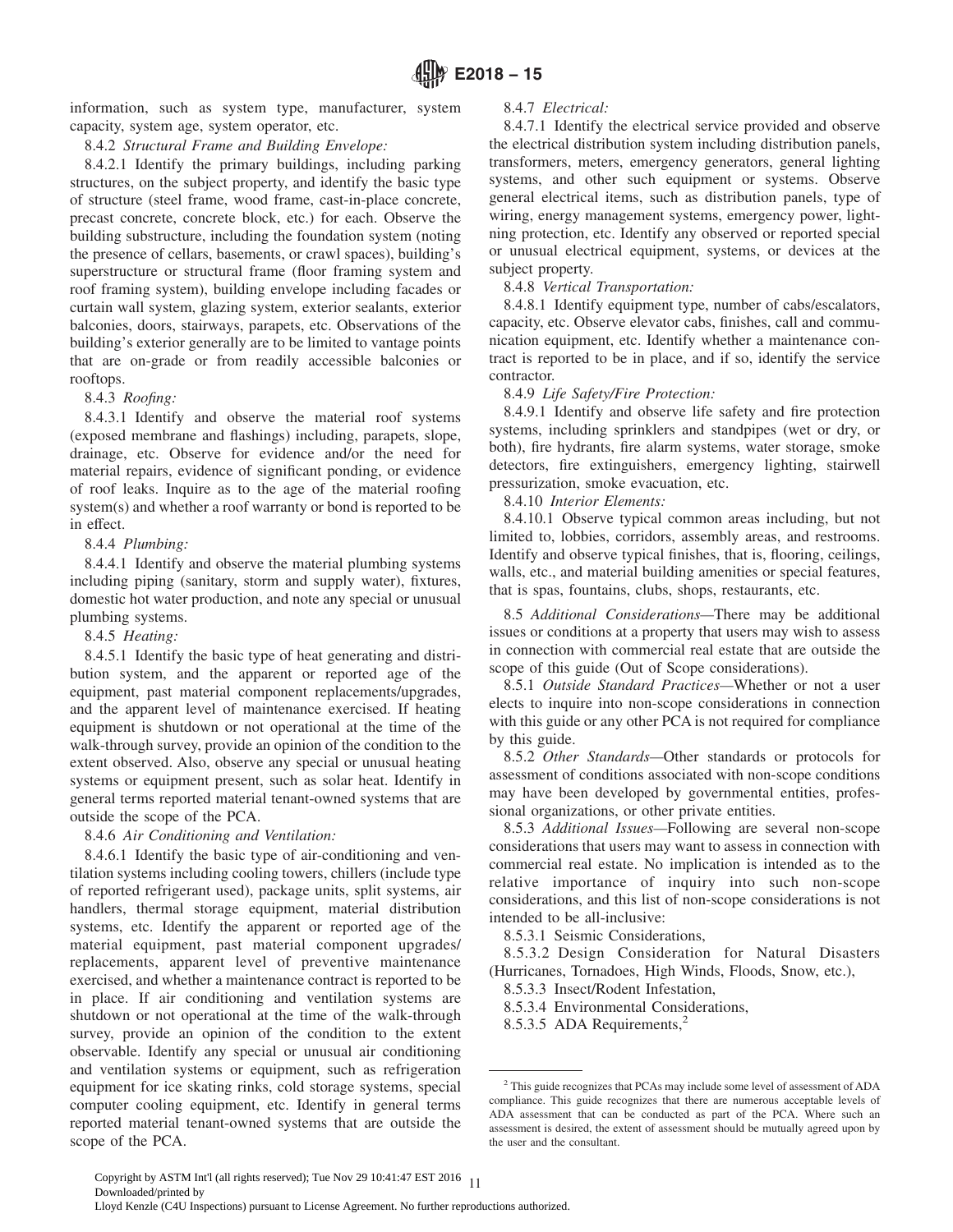<span id="page-11-0"></span>8.5.3.6 FHA Requirements,<sup>3</sup> 8.5.3.7 Mold; 8.5.3.8 Indoor Air Quality, and 8.5.3.9 Property Security Systems. 8.5.3.10 Long Term Costs4

#### **9. Opinions of Costs to Remedy Physical Deficiencies**

9.1 *Purpose—*Based upon the walk-through survey and information obtained in accordance with following this guide, general-scope opinions of costs are to be prepared for the suggested remedy of the material physical deficiencies observed. These opinions of costs are to assist the user in developing a general understanding of the physical condition of the subject property.

9.2 *Scope—*Opinions of costs should be provided for material physical deficiencies and not for repairs or improvements that could be classified as: *(1)* cosmetic or decorative; *(2)* part or parcel of a building renovation program *(3)* tenant improvements/finishes; *(4)* enhancements to reposition the subject property in the marketplace; *(5)* for warranty transfer purposes; or *(6)* routine or normal preventive maintenance, or a combination thereof.

## 9.3 *Opinions of Costs Attributes:*

9.3.1 *Threshold Amount for Opinions of Costs—*It is the intent of this guide that the material physical deficiencies observed and the corresponding opinions of costs *(1)* be commensurate with the market value and complexity of the subject property; *(2)* not be minor or insignificant; and *(3)* serve the purpose of the user in accordance with the user's risk tolerance level. Opinions of costs that are either individually or in the aggregate less than a threshold amount of \$3,000 for like items are to be omitted from the PCR<sup>5</sup>. If there are more than four separate like items that are below this threshold requirement, but collectively total over \$10,000, such items should be included. This guide recognizes that for properties of large scope or market value, the aforementioned thresholds may be inappropriate to be meaningful to a user, and the user may adjust these cost threshold amounts provided that they are disclosed within the PCR's Executive Summary under the heading "Deviations from the Guide."

9.3.2 *Actual Costs May Vary—*Opinions of costs should only be construed as preliminary, order of magnitude budgets. Actual costs most probably will vary from the consultant's opinions of costs depending on such matters as type and design of suggested remedy, quality of materials and installation, manufacturer and type of equipment or system selected, field conditions, whether a physical deficiency is repaired or replaced in whole, phasing of the work (if applicable), quality of contractor, quality of project management exercised, market conditions, and whether competitive pricing is solicited, etc. This guide recognizes that certain opinions of costs cannot be developed within the scope of this guide without further study. Opinions of cost for further study should be included in the PCR.

9.3.3 *Extrapolation of Representative Observations—* Opinions of costs may be based upon: the extrapolation of representative observations, conditions deemed by the consultant as highly probable, results from information received, or the commonly encountered EULs or RULs of the components or systems, or a combination thereof.

9.3.4 *Estimating of Quantities—*It is not the intent of this guide that the consultant is to prepare or provide exact quantities or identify the exact locations of items or systems as a basis for preparing the opinions of costs.

9.3.5 *Basis of Costs—*The source of cost information utilized by the consultant may be from one or more of the following resources: *(1)* user provided unit costs; *(2)* owner's historical experience costs; *(3)* consultant's cost database or cost files; *(4)* commercially available cost information such as published commercial data; *(5)* third-party cost information from contractors, vendors, or suppliers; or *(6)* other qualified sources that the consultant determines appropriate. Opinions of costs should be provided with approximate quantities, units, and unit costs by line item. If in the reasonable opinion of the consultant, a physical deficiency is too complex or difficult to develop an opinion of probable cost using the quantity and unit cost method, the consultant may apply a lump sum opinion of probable costs for that particular line item. Opinions of costs should be limited to construction-related costs; those types of costs that commonly are provided by contractors who perform the work. Business related, design, construction management fees, general conditions, and indirect costs should be excluded.

9.3.6 *Costs for Additional Study—*For some physical deficiencies, determining the appropriate suggested remedy or scope may warrant further study/research or design, testing, exploratory probing, and exploration of various repair schemes, or a combination thereof, all of which are outside the scope of this guide. In these instances, the opinions of costs for additional study should be provided.

9.3.7 *Cost Segregation—*Opinions of costs should be segregated within the PCR into the categories of immediate costs and short-term costs.

## **10. Property Condition Report**

10.1 *Format—*This guide does not present a specific PCR format to be followed. This should be determined between the user and the consultant.

#### 10.2 *Writing Protocols:*

10.2.1 *Suggested Remedy—*For each material physical deficiency, the consultant should provide a suggested remedy, which may include recommending further research or testing, or both, if appropriate in the consultant's opinion.

10.2.2 *Significance of Physical Deficiency—*If the significance of the physical deficiency is not readily discernible, the consultant should explain its significance in a simple manner meaningful to a user. For example, stating that "the subject

<sup>&</sup>lt;sup>3</sup> This guide recognizes that PCAs for residential properties may include some level of assessment of FHA compliance. Where such an assessment is desired, the extent of assessment should be mutually agreed upon by the user and the consultant.

<sup>4</sup> This guide recognizes that most PCAs include some level of assessment of long-term costs. This guide recognizes that there are numerous methods and acceptable levels of long-term cost assessment that can be conducted as part of the PCA. Where such an assessment is desired, the method and level of assessment should be mutually agreed upon by the user and the consultant.

<sup>&</sup>lt;sup>5</sup> This guide recognizes that most PCRs include material life-safety code and building code violations regardless of cost.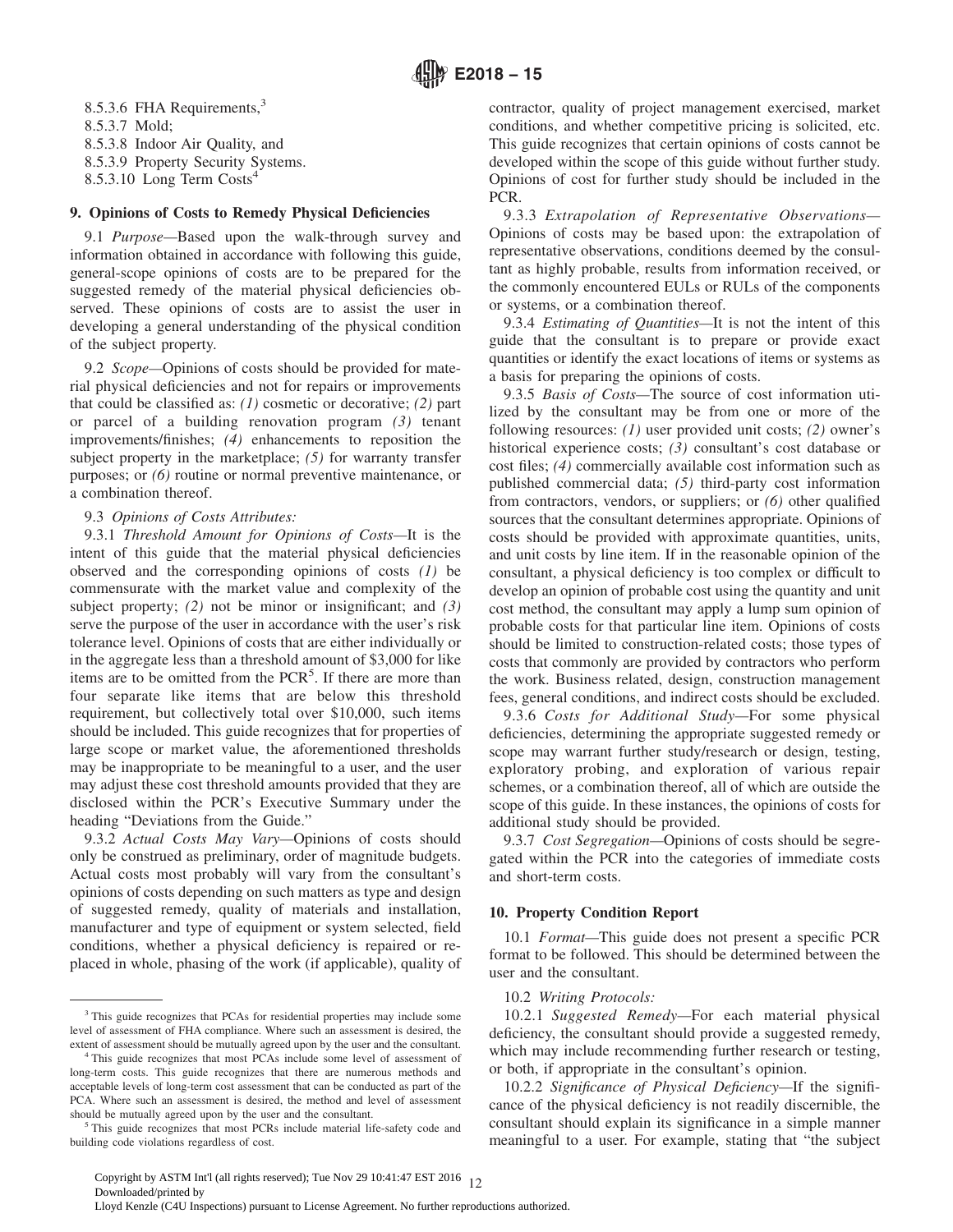<span id="page-12-0"></span>property has aluminum distribution wiring" may be insufficient to the user, since this statement reveals nothing about the significance of this adverse condition.

10.2.3 *Disclosure of Information Source—*The consultant should differentiate between material information obtained by the field observer's actual knowledge and that reported or provided by others or obtained from documents provided. The source of such material information should be reported.

10.2.4 *Representative Description and Observed Conditions—*The PCR's descriptions of systems and components and their general physical condition may be based upon extrapolations of representative observations conducted by the field observer during the walk-through survey.

10.3 *Documentation—*The PCR should include pertinent documentation such as photographs; copies of material building and fire department records; building code violation notices to the extent deemed material; certificates of occupancy; and copies of repair cost documentation submitted by owner or owner's representative, contractors, or agents, for past or existing physical deficiencies. All photographs should be numbered and captioned, and may be correlated to the PCR's text.

10.4 *Credentials—*The PCR should name the field observer and the PCR reviewer and should include their statement of qualifications.

10.5 *Executive Summary—*The general content for the PCR Executive Summary is discussed in this section.

10.5.1 *General Description—*The opening paragraph should indicate that this is a PCR, identify the subject property, and provide pertinent information such as use, size, age, location, construction type, design style, and apparent occupancy status. Also identify the name of the consultant that prepared the PCR, the name of the user, the user's position with respect to the subject property, the commercial real estate transaction (if known), the purpose the PCR is to serve (if known), and the date of the site visit.

10.5.2 *General Physical Condition—*In 10.5.1, the subject property's general physical condition, the apparent level of preventive maintenance exercised, and any significant deferred maintenance is summarized. A schedule of material physical deficiencies, any significant capital improvements that are pending, in-progress, or were recently implemented, and any significant findings resulting from research should be provided.<sup>6</sup>

10.5.3 *Opinions of Costs—*Present the aggregate sum of opinions of costs segregated between immediate and shortterm costs.

10.5.4 *Deviations from this Guide—*Present all material deviations and deletions from this guide, if any, listed individually along with all additional consultant services that have exceeded this guide's suggested requirements.

10.5.5 *Consultant/Field Observer Relationship—*If the consultant or field observer, or both are not at arm's-length with the user, such a relationship should be disclosed.

10.5.6 *Recommendations/Discussions—*Briefly identify those components and systems necessitating further study, research, testing, intrusive survey, or exploratory probing. This section also may be used to discuss any obvious major deviations from the subject property description provided by the user to the consultant, ongoing repairs or improvements, or other relevant issues.

10.6 *Purpose and Scope:*

10.6.1 *Purpose—*Provide a short paragraph specifically stating the purpose the PCR should serve and the client's position with respect to the commercial real estate transaction. If the client does not disclose the PCR's purpose or its role to the consultant, the PCR should so state.

10.6.2 *Scope—*Identify the improvements that comprise the subject property. Provide an outline of the scope of work completed for the PCA and methods utilized. Should either the PCA or the PCR materially deviate from this guide or if there were any constraints preventing the consultant from performing the PCA in accordance with this guide, these constraints should be identified.

10.7 *Walk-Through Survey—*Provide the information that is outlined in Section [8.](#page-9-0) Such information should include a brief description of each system or component and observed physical deficiencies, if any. Both the brief descriptions and the observed physical deficiencies may be based upon the field observer's representative observations. A general description of material tenant-owned equipment that is outside the scope of the PCA should be provided in this section.

10.8 *Document Reviews and Interviews—*Identify any material information relating to physical deficiencies of the subject property resulting from the review of documents and interviews conducted.

10.9 *Additional Considerations—*Identify any material additional considerations or Out of Scope considerations that are included in the PCR.

10.10 *Opinions of Costs—*Identify the material physical deficiencies and provide suggested remedies, complete with opinions of costs.

10.11 *Qualifications—*Both the field observer's and the PCR reviewer's statement of qualifications should be provided.

10.12 *Limiting Conditions—*Provide all limiting conditions of the PCR.

10.13 *Exhibits:*

10.13.1 Representative photographs (may be correlated directly into text or numbered and labeled in exhibit).

10.13.2 Questionnaire.

10.13.3 User/owner submitted documents.

10.13.4 Photocopied plot plans, sketches, etc.

10.13.5 Other exhibits considered appropriate by the consultant.

## **11. Out of Scope Considerations**

11.1 *Activity Exclusions—*The activities listed below generally are excluded from or otherwise represent limitations to the <sup>6</sup> This should include material life-safety code and building code violations. Scope of a PCA prepared in accordance with this guide. These

<sup>13</sup> Copyright by ASTM Int'l (all rights reserved); Tue Nov 29 10:41:47 EST 2016 Downloaded/printed by

Lloyd Kenzle (C4U Inspections) pursuant to License Agreement. No further reproductions authorized.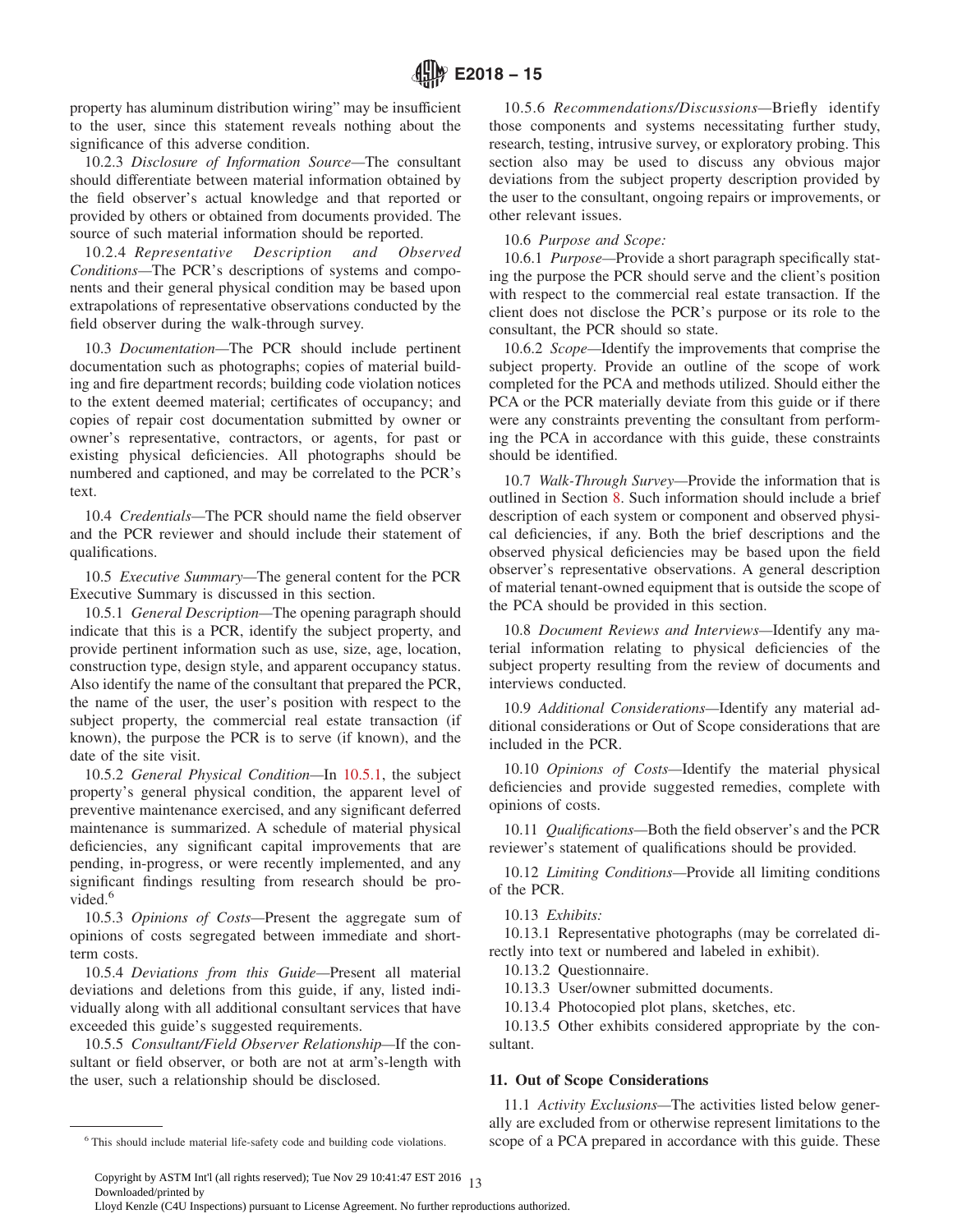<span id="page-13-0"></span>should not be construed as all-inclusive or imply that any exclusion not specifically identified is a PCA requirement under this guide.

11.1.1 Identifying capital improvements, enhancements, or upgrades to building components, systems, or finishes. The consultant must be aware of the distinction between repair and replacement activities that maintain the property in its intended design condition, versus actions that improve or reposition the property.

11.1.2 Identifying improvements, capital expenditures, repairs, maintenance and other activities that are or may be required at a future date, except as needed in the review of short term and long term needs.

11.1.3 Removing, relocating, or repositioning of materials, ceiling, wall, or equipment panels, furniture, storage containers, personal effects, debris material or finishes; conducting exploratory probing or testing; dismantling or operating of equipment or appliances; or disturbing personal items or property, that obstructs access or visibility.

11.1.4 Determining adequate pressure and flow rate, fixture-unit values and counts, verifying pipe sizes, or verifying the point of discharge for underground drains.

11.1.5 Determining NFPA hazard classifications, identifying, classifying, or testing fire rating of assemblies. Determination of the necessity for or the presence of fire areas, fire walls, fire barriers, accessible routes, construction groups or types, or use classifications.

11.1.6 Preparing engineering calculations (civil, structural, mechanical, electrical, etc.) to determine any system's, component's, or equipment's adequacy or compliance with any specific or commonly accepted design requirements or building codes, or preparing designs or specifications to remedy any physical deficiency.

11.1.7 Taking measurements or quantities to establish or confirm any information or representations provided by the owner or user, such as size and dimensions of the subject property or subject building; any legal encumbrances, such as easements; dwelling unit count and mix; building property line setbacks or elevations; number and size of parking spaces; etc.

11.1.8 Reporting on the presence or absence of pests such as wood damaging organisms, rodents, or insects.

11.1.9 Reporting on the condition of subterranean conditions, such as soil types and conditions, underground utilities, separate sewage disposal systems, wells, manholes, utility pits; systems that are either considered process-related or peculiar to a specific tenancy or use; or items or systems that are not permanently installed.

11.1.10 Entering or accessing any area of the premises deemed to potentially pose a threat of dangerous or adverse conditions with respect to the field observer's health or safety, including, but not limited to: entering of plenum, crawl, or confined-space areas, entering elevator/escalator pits or shafts, walking on pitched roofs, or any roof areas that appear to be unsafe, or roofs without built-in access, and removing of electrical panel and device covers.

11.1.11 Performing any procedure, that may damage or impair the physical integrity of the property, any system, or component

11.1.12 Providing an opinion on the condition of any system or component, that is shutdown. However, the consultant is to provide an opinion of its physical condition to the extent reasonably possible considering its age, obvious condition, manufacturer, etc.

11.1.13 Evaluating the Sound Transmission Class or acoustical or insulating characteristics of systems or components.

11.1.14 Evaluating the flammability of materials and related regulations.

11.1.15 Providing an opinion on matters regarding security of the subject property and protection of its occupants or users from unauthorized access.

11.1.16 Operating or witnessing the operation of lighting, lawn irrigation, or other systems typically controlled by time clocks or that are normally operated by the building's operation staff or service companies.

11.1.17 Providing an environmental assessment or opinion on the presence of any environmental issues such as potable water quality, asbestos, hazardous wastes, toxic materials, the location or presence of designated wetlands, mold, fungus, IAQ, etc.

11.1.18 Providing an environmental assessment or opinion on the presence of any environmental issues such as potable water quality, asbestos, hazardous wastes, toxic materials, the location or presence of designated wetlands, mold, fungus, IAQ, etc.

11.1.19 Evaluating systems or components that require specialized knowledge or equipment, including but not limited to: flue connections, interiors of chimneys, flues or boiler stacks; electromagnetic fields, electrical testing and operating of any electrical devices; examination of elevator and escalator cables, sheaves, controllers, motors, inspection tags; or tenantowned or maintained equipment.

11.1.20 Process related equipment or condition of tenant owned/maintained equipment. Entering of plenum or confined space areas. Testing or measurements of equipment or air flow.

11.1.21 Observation of flue connections, interiors of chimneys, flues or boiler stacks, or tenant-owned or maintained equipment. Entering of plenum or confined space areas.

11.2 *Warranty, Guarantee, and Code Compliance Exclusions—*By conducting a PCA and preparing a PCR, the consultant merely is providing an opinion and does not warrant or guarantee the present or future condition of the subject property, nor may the PCA be construed as either a warranty or guarantee of any of the following:

11.2.1 Any system's or component's physical condition or use, nor is a PCA to be construed as substituting for any system's or equipment's warranty transfer inspection;

11.2.2 Compliance with any federal, state, or local statute, ordinance, rule or regulation including, but not limited to, fire and building codes, life safety codes, environmental regulations, health codes, zoning ordinances, compliance with trade/design standards, or standards developed by the insurance industry.

11.2.3 Compliance of any material, equipment, or system with any certification or actuation rate program, vendor's or manufacturer's warranty provisions, or provisions established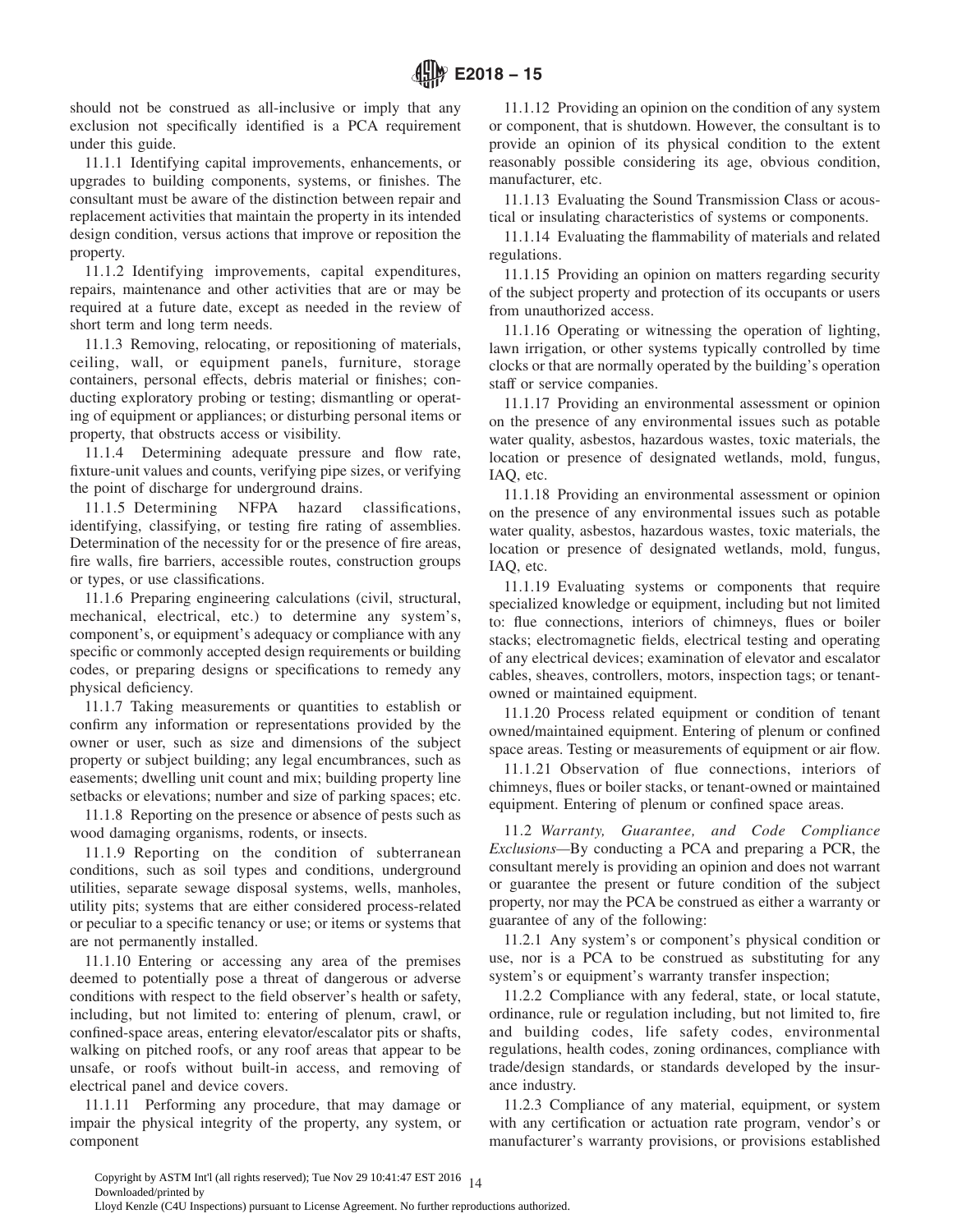<span id="page-14-0"></span>by any standards that are related to insurance industry acceptance/approval, such as FM, State Board of Fire Underwriters, etc.

#### 11.3 *Additional/General Considerations:*

11.3.1 *Further Inquiry—*There may be physical condition issues or certain physical improvements at the subject property that the parties may wish to assess in connection with a commercial real estate transaction that are outside the scope of this guide. Such issues are referred to as non-scope considerations, and if included in the PCR, should be identified under [10.9.](#page-12-0)

11.3.2 *Out of Scope Considerations—*Whether or not a user elects to inquire into non-scope considerations in connection with this guide is a decision to be made by the user. No assessment of such non-scope considerations is required for a PCA to be conducted in compliance with this guide.

11.3.3 *Other Standards—*Other standards or protocols may exist for the discovery or assessment of physical deficiencies. Such standards and protocols are expressly excluded from the scope of the assessment unless otherwise agreed between the User and Consultant.

#### **12. Keywords**

12.1 ASTM; physical assessment report; property condition assessment (PCA); property condition report (PCR)

#### **ANNEX**

#### **(Mandatory Information)**

## **A1. SPECIFIC PROPERTY TYPES**

## **INTRODUCTION**

This annex is to be used to supplement or complement previous sections of this guide for various asset types as if integral to the preceding sections.

#### A1.1 *Multifamily Properties*:

A1.1.1 *Representative Observations—*For complexes with multiple buildings, representative observations of the exterior envelopes applies to all similar residential buildings. For complexes built in phases, each construction phase should be surveyed. Representative observations of the interiors should include a mix of units, which are occupied, vacant, damaged, and under renovation or repair. Representative observations of the interiors of each construction phase should include a sufficient number of the top and bottom floors. If not specified in the agreement between consultant and user, the number of units, buildings, and components surveyed in each construction phase should be sufficient to allow the field observer to develop an opinion with reasonable confidence regarding the present condition of the building systems and should be determined using the professional judgment and experience of the field observer at the time of the walk-through survey. The number of reported units that are not available for occupancy, and the reported reasons they are not available should be included in the PCR. The PCR should contain the consultant's rationale for determining the number of units surveyed and for selecting the units that are surveyed. In addition, the PCR should disclose the specific units surveyed.

A1.1.2 *Patios and Balconies—*The field observer should conduct representative observations of patios, balconies, enclosures, railings, etc., and report on the observed condition.

A1.1.3 *Plumbing—*The field observer should identify the type of supply piping material (to the extent that it is easily visible) and note any replacement or historical breakage if reported to the field observer. General conditions and historical leakage of other systems and apparent causes should also be discussed in the PCR.

A1.1.4 *Electrical—*The field observer should note the size of the electrical service serving representative units, and whether units are individually metered. To the extent readily accessible and easily visible, which for purposes of this clause includes the removal of switch or outlet covers by building maintenance personnel for representative observations, the type of distribution wiring for 120-V circuits should be provided in the PCR. If aluminum wiring is observed, the presence or absence of properly rated connection devices should be noted.

A1.1.5 *Attic—*The presence or lack of an attic should be specifically addressed. If the attic(s) is readily accessible, the field observer should note observations such as means of access, ventilation, evidence of water leakage, daylight entering through defects, the amount and type of insulation and the presence and condition of draft stops.

A1.1.6 *Roof Sheathing—*The field observer should note Fire Resistant Treated (FRT) plywood, if observed.

A1.1.7 *Interviews—*For multifamily properties, residential occupants do not need to be interviewed unless appropriate and with the consent of the owner or user. If the subject property also has nonresidential uses and the owner or user provides authorization, the field observer should interview nonresidential occupants in accordance with this guide.

#### A1.2 *Commercial Offıce Buildings*:

A1.2.1 *Representative Observations—*For complexes of buildings built in phases, each construction phase should be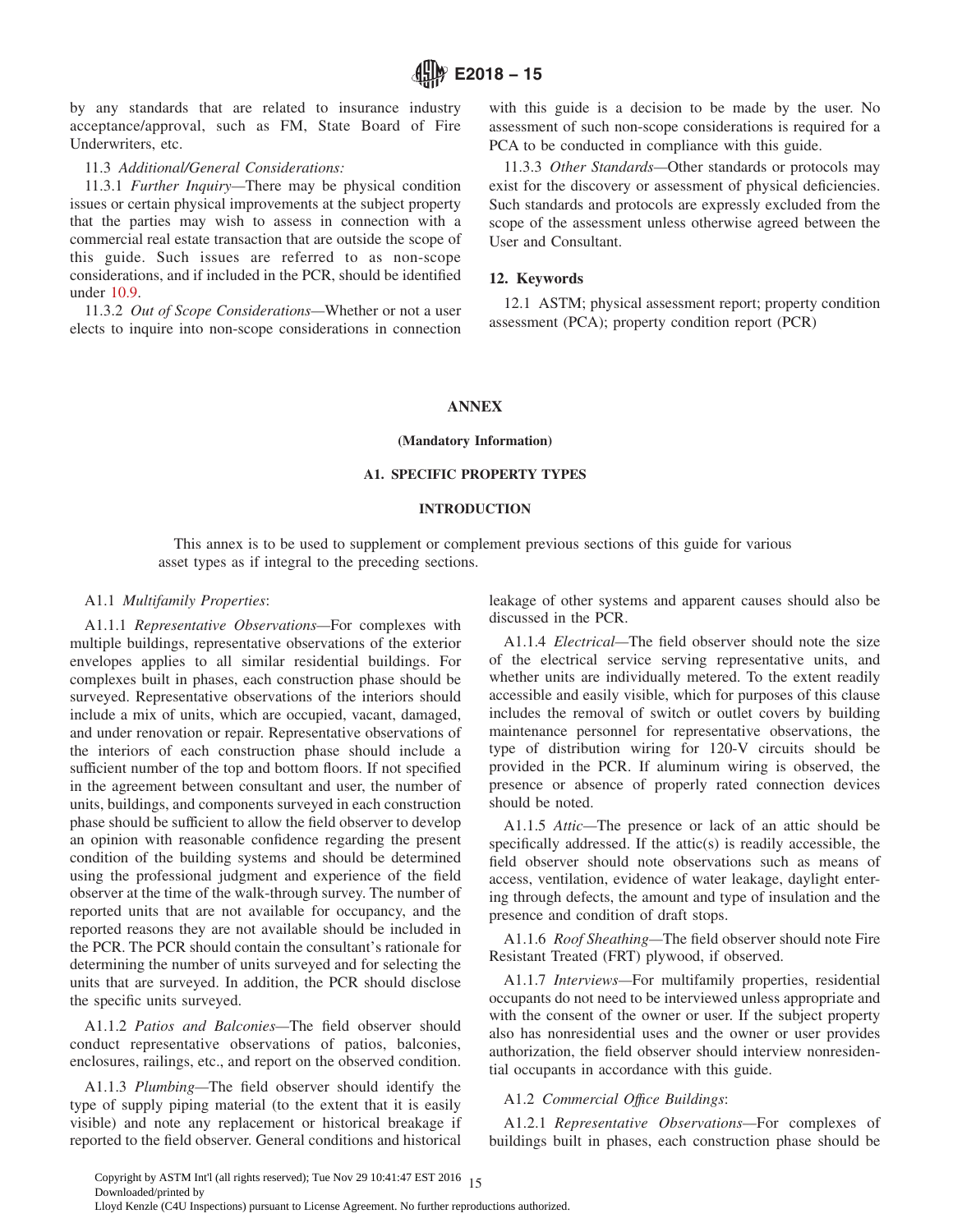<span id="page-15-0"></span>surveyed. For a subject property that contains a complex of multiple buildings, the concept of representative observations extends to each building individually and not to all buildings as a whole. Representative observations should include a mix of tenant (occupied and unoccupied) and common areas. Representative observations of the interiors of each construction phase should include a sufficient number of the top and bottom floors. If not specified in the agreement between consultant and user, the quantity of floor area and the number of components and systems surveyed in each construction phase should be sufficient to allow the field observer to develop an opinion with reasonable confidence regarding the present condition of the building systems. Such representative observations should be determined using the professional judgment and experience of the field observer at the time of the walk-through survey. The quantity of reported floor area, which is not available for occupancy, and the reasons it is reportedly not available, should be included in the PCR. The PCR should contain the consultant's rationale for determining the quantity of floor area surveyed and for selecting the specific floors that were surveyed.

## A1.3 *Retail Buildings*:

A1.3.1 *General Exclusions—*The consultant is not required to survey the interior condition of shell-finish tenancies or the interior/base building conditions of anchor stores, unless specifically included in the scope of the PCA. Furthermore, pad buildings having different ownership than the primary building(s) are excluded from the scope of the PCA survey.

A1.3.2 *Representative Observations—*For complexes of buildings built in phases, each construction phase should be surveyed. For a subject property that contains a complex of multiple buildings, the concept of representative observations extends to each building individually and not to all buildings as a whole. Representative observations should include a mix of tenant (occupied and unoccupied) and common areas. Representative observations of the interiors of each construction phase should include a sufficient number of the top and bottom floors. If not specified in the agreement between consultant and user, the quantity of floor area and the number of components, and systems surveyed in each construction phase should be sufficient to allow the field observer to develop an opinion with confidence as to the present condition of the building systems. Such representative observations should be determined using the professional judgment and experience of the field observer at the time of the walk-through survey. The quantity of reported floor area, which is not available for occupancy and the reasons it is reportedly not available, should be included in the PCR. The PCR should contain the consultant's rationale for determining the quantity of floor area surveyed and for selecting the specific floors, that were surveyed.

A1.3.3 *Interviews—*With the consent of the owner and the user, the field observer should interview proprietors or store managers of the tenant spaces surveyed as to the subject property's general condition in addition to other knowledgeable persons identified by the owner or user as described in [7.7.](#page-9-0) The consultant should use discretion and should not disclose the purpose of the PCA to tenants unless the user grants permission. This guide recognizes that there is no obligation for the proprietors or store managers to cooperate.

A1.3.4 *Roofing—*In addition to the observations made of the main roofs of buildings, a description and observed condition of canopy roofs, viewed either from the main roof or, if appropriate, from the ground should be reported along with any generally observed physical deficiencies with the parapets, canopies, soffit, or fascia system.

A1.3.5 *Flatwork—*Loading dock areas, if any, should be observed along with the condition of any flatwork, such as the loading dock platform, loading dock exterior stairs, and concrete trailer pads.

#### **APPENDIXES**

#### **(Nonmandatory Information)**

## **X1. GUIDANCE AND ENHANCED DUE DILIGENCE SERVICES**

#### **INTRODUCTION**

The information presented in this appendix is not necessary for completing a baseline PCA pursuant to this guide; however, a user and consultant may wish to utilize some or all of the information presented in this appendix to increase or supplement the extent of due diligence to be exercised by the consultant.

X1.1 *Qualifications* —This guide recognizes that the quality of a PCR is highly dependent on the qualifications of the field observer and PCR reviewer. These qualifications include such factors as experience, education, training, certification, and professional registration/licensure in architecture or engineering. Additionally, this guide recognizes that appropriate qualification levels may vary for different PCAs depending on such factors as asset type and scope (size, age, complexity, etc.) as well as the purpose the PCR is to serve and specific needs and risk tolerance level of the user.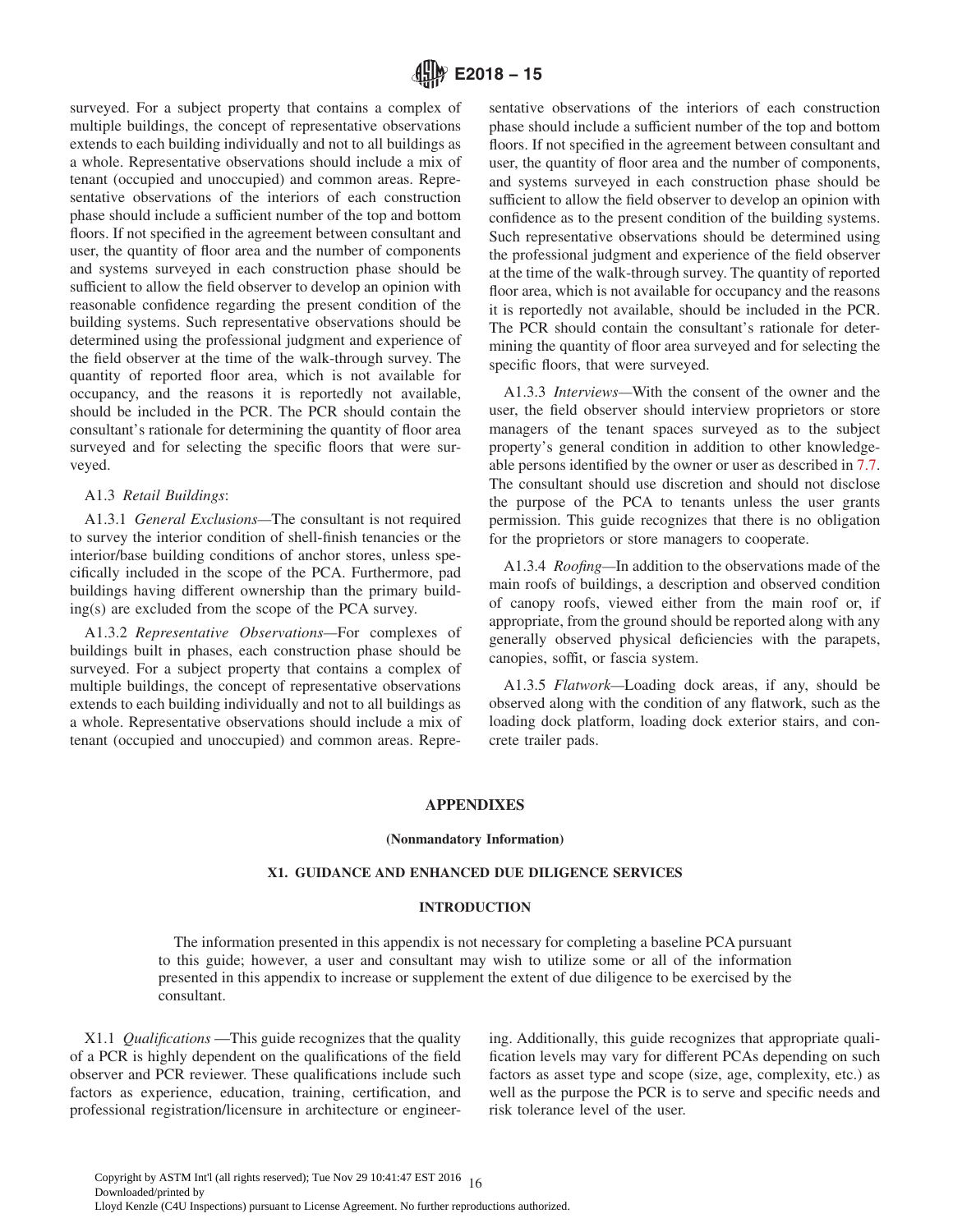<span id="page-16-0"></span>X1.1.1 *Qualifications of the Field Observer—*The field observer is the person or entity engaged by the consultant to perform the walk-through survey; the field observer also may be the PCR reviewer. The consultant should establish the qualifications of the field observer, but as the accuracy and completeness of the walk-through survey will determine the quality of the PCR, the consultant should carefully consider education, training, and experience when selecting the field observer.

X1.1.1.1 Due to the scope or complexity of the subject property or the purpose of the PCA, the user may direct the consultant to augment the field observer with specialty consultants, or the user may define the level of qualifications of the field observer.

X1.1.1.2 The field observer, as a representative of the consultant, should be identified in the PCR. As required by [6.1,](#page-7-0) the statement of qualifications of the field observer should be included in the PCR.

X1.1.2 *Qualifications of the PCR Reviewer—*The PCR reviewer is the qualified individual designated to exercise responsible control over the field observer on behalf of the consultant and to review the PCR. This guide recognizes that the consultant is ultimately responsible for the PCA process.

X1.1.2.1 As indicated in the main body of the guide, all PCRs prepared in accordance with this guide should be reviewed and signed by the PCR reviewer. In addition, as required by [6.1,](#page-7-0) the statement of qualifications of the PCR reviewer should be included in the PCR.

X1.1.2.2 It is recommended that the user consider a PCR reviewer who possesses a professional designation in architecture or engineering, or appropriate experience and/or certifications in the construction fields. The PCR reviewer should have experience commensurate with the subject property type and scope (size, complexity, etc.), and experience in the preparation of PCRs. Generally, professional architecture or engineering licensure/registration, and/or certifications, education, or appropriate construction experience related to these disciplines are recognized as acceptable qualifications for reviewing PCRs. However, the user and the consultant may mutually agree to define qualifications for the PCR reviewer that may depend on the specific experience of the PCR reviewer and the scope of the subject property.

## X1.2 *Verification of Measurements and Quantities*:

### X1.2.1 *Parking Spaces:*

X1.2.1.1 *Based Upon Review of Drawings—*The field observer should review the subject property's submitted as-built site drawings and survey for the purposes of identifying the number of parking spaces provided and compare to an actual field count.

X1.2.1.2 *Actual Field Count—*The field observer should physically count each delineated parking space that has been provided for the subject property.

X1.2.2 *Count of Multifamily Units:*

X1.2.2.1 *Based Upon Review of Drawings, Schedules, etc.—*The field observer should review documents submitted by the owner to determine the number of multifamily dwelling units.

X1.2.2.2 *Actual Field Count—*The field observer should physically count each dwelling unit. This implies that a walk-through survey of each building and the floor of each building should be conducted by the field observer.

X1.2.3 *Building Areas:*

## X1.2.3.1 *Gross Areas:*

*(1) Based Upon Review of As-Built Drawings—*The consultant should review as-built drawings submitted by the owner to determine the gross building area on a floor-by-floor basis. Such review of drawings may consist of a review of schedules or dimensions. For purposes of this clause, gross building area should be that definition as required by the local zoning board at the time of the building's construction and as presented on the drawings' zoning schedule, if any.

*(2) Actual Field Measurement—*The field observer should take measurements and prepare calculations physically to determine gross area. Current BOMA definition of gross area is to be used unless the user provides the consultant with an alternate definition/protocol for the method of calculating such areas. The consultant should state the criteria under which the calculations are prepared and submit all quantities on a per floor basis.

#### X1.2.3.2 *Net Usable Areas:*

*(1) Based Upon Review of As-Built Drawings—*The user should provide the consultant with a set of as-built drawings for all space available for lease. Based solely on such drawings, the consultant should determine usable area by use of digitizer or other means. Current BOMA definition of usable area is to be used unless user provides the consultant with an alternate definition/protocol for the method of calculating such areas.

*(2) Actual Field Measurement—*The field observer should take measurements and prepare calculations physically to determine usable area. Current BOMA definition of usable area is to be used unless the user provides the consultant with an alternate definition/protocol for the method of calculating such areas. The consultant should state the criteria under which the calculations are prepared and submit all quantities on a per floor basis.

X1.3 *Service Company Research*: The consultant should conduct an appropriate inquiry of the subject building's major plumbing, HVAC, fire protection, electrical, and elevator service companies, if any. The purpose is to inquire of the system's or equipment's general condition; the extent of major or chronic repairs and replacements; pending repairs and replacements; and, outstanding proposals to provide repairs and replacements, etc. Within the PCR, the consultant should provide the name of the parties contacted and pertinent information received.

X1.4 *Flood Plain Designation*—Note whether the property encroaches upon a 100-year flood area designated as "Special Flood Hazard Areas Inundated by 100-year Flood" on FEMA maps, as amended.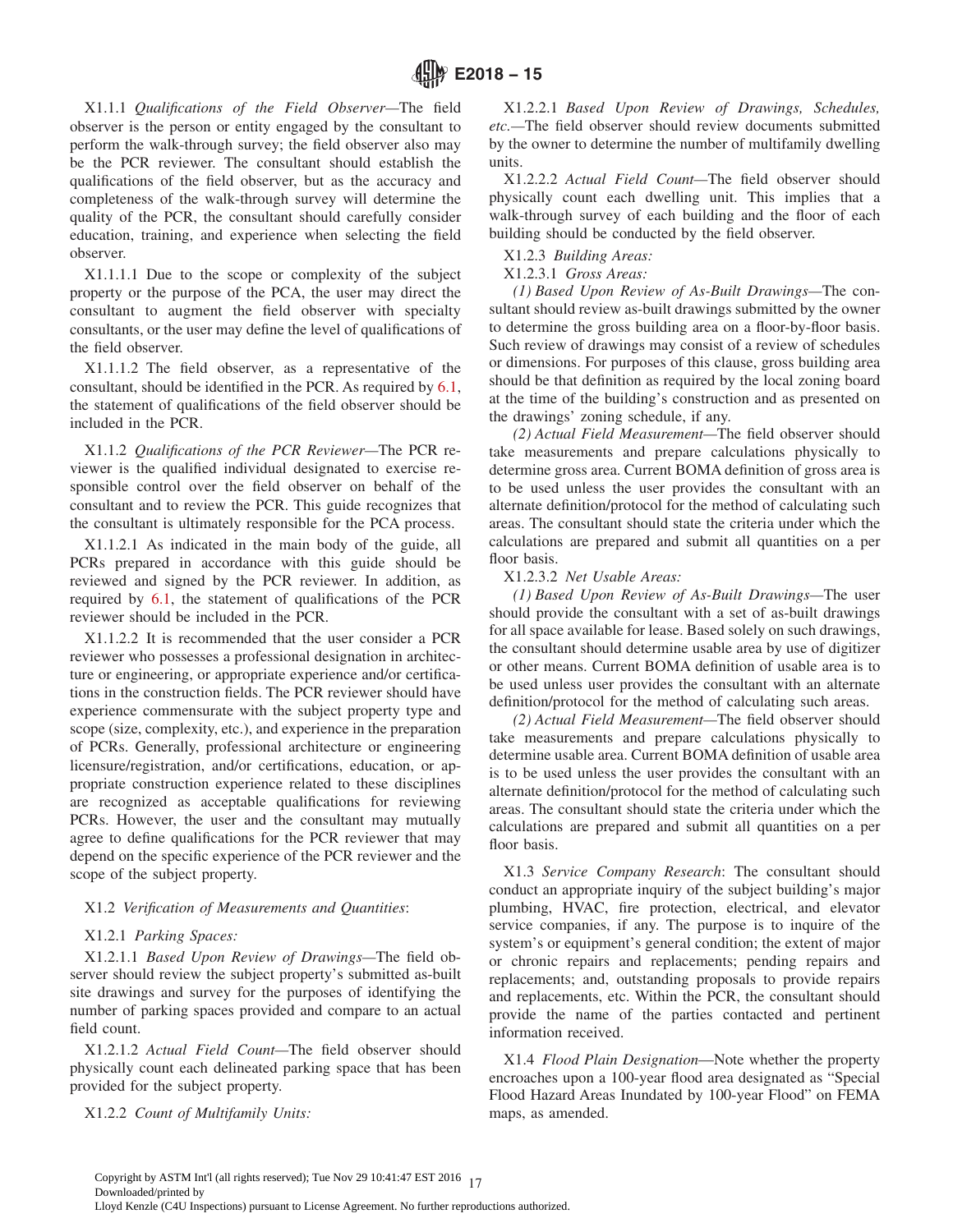

## **X2. AMERICANS WITH DISABILITIES ACT (ADA) ACCESSIBILITY SURVEY**

<span id="page-17-0"></span>X2.1 *Overview of The Americans with Disabilities Act*— The Americans with Disabilities Act is a civil rights law that was enacted in 1990 to provide persons with disabilities with accommodations and access equal to, or similar to, that available to the general public. Title III of the ADA requires that owners of buildings that are considered to be places of public accommodations remove those architectural barriers and communications barriers that are considered readily-achievable in accordance with the resources available to building ownership to allow use of the facility by the disabled. The obligation to remove barriers where readily achievable is an ongoing one. The determination as to whether removal of a barrier or an implementation of a component or system is readily achievable is often a business decision, which is based on the resources available to the owner or tenants and contingent upon the timing of implementation. Determination of whether barrier removal is readily-achievable is on a case-by-case basis; the United States Department of Justice did not provide numerical formulas or thresholds of any kind to determine whether an action is readily achievable.

X2.1.1 It is important to understand that ADA is not a building code; it is a civil rights law. As a result, local building departments may not be responsible for compliance with ADA requirements and failure to meet ADA may not be considered to be a building code violation. Conformance with other accessibility standards is beyond the scope of this section.

X2.2 *Overview of the ADA Standards for Accessible Design*—As required by the ADA, the U.S. Architectural and Transportation Barriers Compliance Board promulgated the ADA Accessibility Guidelines (ADAAG). ADAAG provided guidelines for implementation of the ADA by providing specifications for design, construction, and alteration of facilities in accordance with the ADA. The ADAAG was superseded by the 2010 ADA Standards for Accessible Design. These guidelines specify quantities, sizes, dimensions, spacing, and locations of various components of a facility so as to be in compliance with the ADA.

X2.3 *Baseline Evaluation*—The baseline ADA due diligence is a Visual Accessibility Survey consisting of a limited scope visual survey and completion of the checklist provided herein. The baseline scope of work excludes limited measurement and counts. Since the evaluation is limited in scope and is based on representative sampling, non-compliant conditions may exist which will not be identified as a result of the assessment. Some of the information may be obtained from the owner, such as the number of standard and accessible parking spaces, or the number of total and ADA-compliant guestrooms. A detailed study of the conformance of properties with the requirements of ADA is beyond the scope of this Guide; however, an opinion of conformance is sometimes requested in connection with the Property Condition Assessment. Consistent with the principles and intent of this Guide, the checklist [\(Fig. X2.\)](#page-18-0) may be used as a screen to assess the condition of the subject property with respect to the design and construction requirements of ADA. Supplemental assessment may be needed to satisfy the risk tolerance and desired level of due diligence of some users.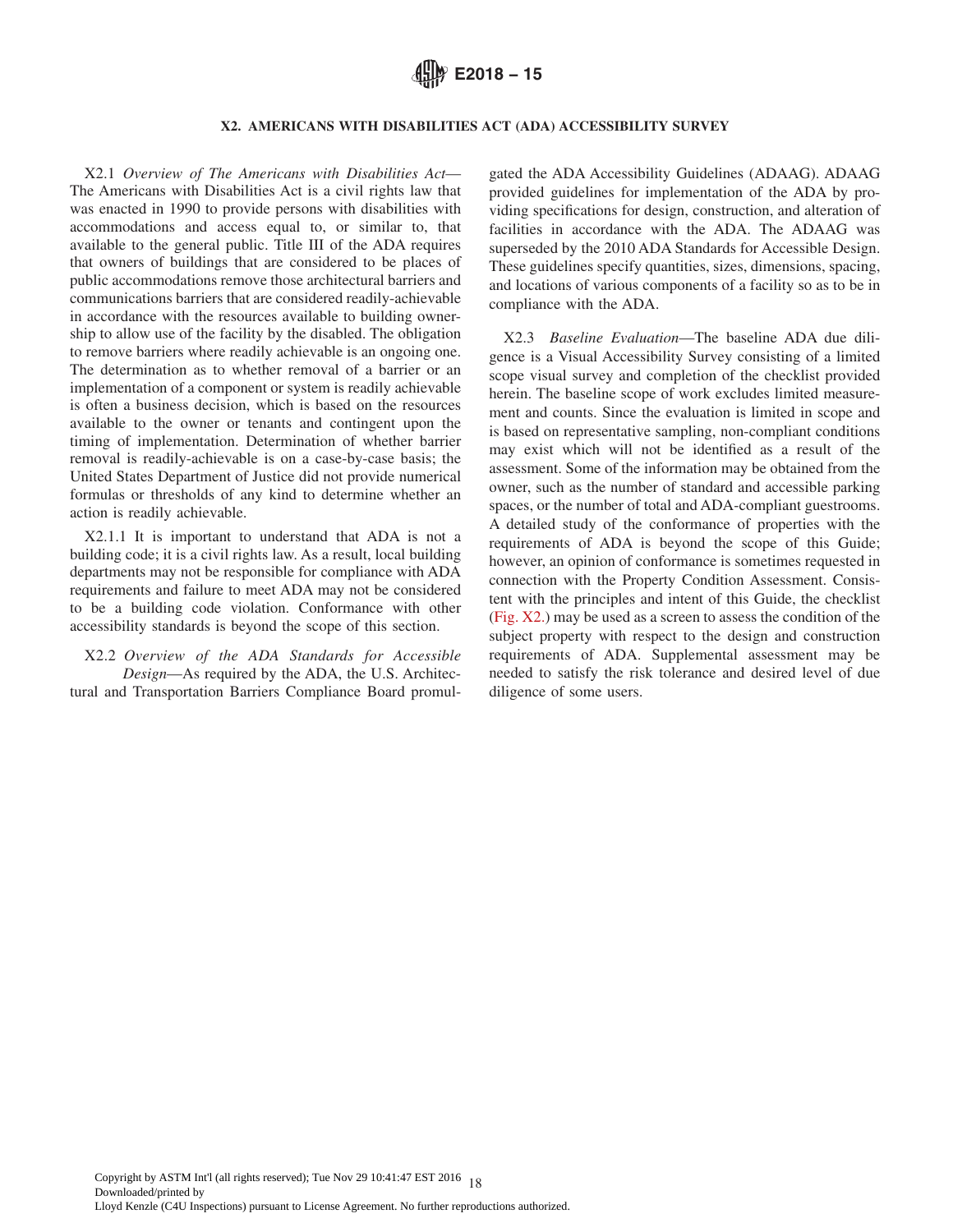# **E2018 − 15**

## **Uniform Abbreviated Screening Checklist for the 2010 Americans with Disabilities Act**

<span id="page-18-0"></span>

|                           | Item                                                                                                                                                               | Yes   No   NA | <b>Comments</b> |
|---------------------------|--------------------------------------------------------------------------------------------------------------------------------------------------------------------|---------------|-----------------|
| А.                        | <b>History</b>                                                                                                                                                     |               |                 |
| 1.                        | Has an ADA survey previously been completed for this property.                                                                                                     |               |                 |
| 2.                        | Have any ADA improvements been made to the property since original construction?                                                                                   |               |                 |
| 3.                        | Has building ownership/management reported any ADA complaints or litigation?                                                                                       |               |                 |
| B.                        | Parking                                                                                                                                                            |               |                 |
| ī.                        | Does the required number of standard ADA-designated spaces appear to be provided?                                                                                  |               |                 |
| $\frac{2}{3}$             | Does the required number of van-accessible designated spaces appear to be provided?                                                                                |               |                 |
|                           | Are accessible spaces part of the shortest accessible route to an accessible building entrance?                                                                    |               |                 |
| 4.<br>$\overline{5}$ .    | Is a sign with the International Symbol of Accessibility at the head of each space?<br>Does each accessible space have an adjacent access aisle?                   |               |                 |
| $\overline{6}$ .          | Do parking spaces and access aisles appear to be relatively level and without obstruction?                                                                         |               |                 |
| $\overline{\mathsf{c}}$ . | <b>Exterior Accessible Route</b>                                                                                                                                   |               |                 |
| 1.                        | Is an accessible route present from public transportation stops and municipal sidewalks on the property?                                                           |               |                 |
| $\frac{2}{3}$             | Are curb cut ramps present at transitions through curbs on an accessible route?                                                                                    |               |                 |
|                           | Do the curb cut ramps appear to have the proper slope for all components?                                                                                          |               |                 |
| 4.                        | Do ramps on an accessible route appear to have a compliant slope?                                                                                                  |               |                 |
| $\overline{5}$ .          | Do ramps on an accessible route appear to have a compliant length and width?                                                                                       |               |                 |
| $\overline{6}$ .<br>7.    | Do ramps on an accessible route appear to have compliant end and intermediate landings?                                                                            |               |                 |
| D.                        | Do ramps on an accessible route appear to have compliant handrails?<br><b>Building Entrances</b>                                                                   |               |                 |
| 1.                        | Do a sufficient number of accessible entrances appear to be provided?                                                                                              |               |                 |
|                           | If the main entrance is not accessible, is an alternate accessible entrance provided?                                                                              |               |                 |
| $rac{2}{3}$               | Is signage provided indicating the location of alternate accessible entrances?                                                                                     |               |                 |
| $\overline{4}$ .          | Do doors at accessible entrances appear to have compliant clear floor area on each side?                                                                           |               |                 |
| 5.                        | Do doors at accessible entrances appear to have compliant hardware?                                                                                                |               |                 |
| $\overline{6}$ .          | Do doors at accessible entrances appear to have a compliant clear opening width?                                                                                   |               |                 |
| $\overline{7}$ .          | Do pairs of accessible entrance doors in series appear to have the minimum clear space between them?                                                               |               |                 |
| $\overline{8}$ .<br>Ē.    | Do thresholds at accessible entrances appear to have a compliant height?<br><b>Interior Accessible Routes and Amenities</b>                                        |               |                 |
| 1.                        | Does an accessible route appear to connect with all public areas inside the building?                                                                              |               |                 |
| $\overline{2}$ .          | Do accessible routes appear free of obstructions and/or protruding objects?                                                                                        |               |                 |
| $\overline{3}$ .          | Do ramps on accessible routes appear to have a compliant slope?                                                                                                    |               |                 |
| 4.                        | Do ramps on accessible routes appear to have a compliant length and width?                                                                                         |               |                 |
| $\overline{5}$            | Do ramps on accessible routes appear to have compliant end and intermediate landings?                                                                              |               |                 |
| $\overline{6}$ .          | Do ramps on accessible routes appear to have compliant handrails?                                                                                                  |               |                 |
| $\overline{7}$ .          | Are adjoining public areas and areas of egress identified with accessible signage?                                                                                 |               |                 |
| 8.<br>9.                  | Do public transaction areas have an accessible, lowered counter section?<br>Do public telephones appear mounted with an accessible height and location?            |               |                 |
| $\overline{10}$           | Are publicly-accessible swimming pools equipped with an entrance lift?                                                                                             |               |                 |
| F.                        | <b>Interior Doors</b>                                                                                                                                              |               |                 |
| 1.                        | Do doors at interior accessible routes appear to have compliant clear floor area on each side?                                                                     |               |                 |
| $\overline{2}$ .          | Do doors at interior accessible routes appear to have compliant hardware?                                                                                          |               |                 |
| $\overline{3}$ .          | Do doors at interior accessible routes appear to have compliant opening force?                                                                                     |               |                 |
| 4.                        | Do doors at interior accessible routes appear to have a compliant clear opening width?                                                                             |               |                 |
| $\overline{\mathsf{G}}$ . | <b>Elevators</b>                                                                                                                                                   |               |                 |
| 1.<br>2.                  | Are hallway call buttons configured with the "UP" button above the "DOWN" button?<br>Is accessible floor identification signage present on the hoistway sidewalls? |               |                 |
| 3.                        | Do the elevators have audible and visual arrival indicators at the entrances?                                                                                      |               |                 |
| $\overline{4}$ .          | Do the elevator hoistway and car interior appear to have a minimum compliant clear floor area?                                                                     |               |                 |
| 5.                        | Do the elevator car doors have automatic re-opening devices to prevent closure on obstructions?                                                                    |               |                 |
| 6.                        | Do elevator car control buttons appear to be mounted at a compliant height?                                                                                        |               |                 |
| $\overline{7}$ .          | Are tactile and Braille characters mounted to the left of each elevator car control button?                                                                        |               |                 |
| $\overline{8}$ .          | Are audible and visual floor position indicators provided in the elevator car?                                                                                     |               |                 |
| 9.                        | Is the emergency call system at the base of the control panel and not require voice communication?                                                                 |               |                 |
| H.                        | <b>Toilet Rooms</b><br>Do publicly-accessible toilet rooms appear to have a minimum compliant floor area?                                                          |               |                 |
| 1.<br>$\overline{2}$ .    | Does the lavatory appear to be mounted at a compliant height and with compliant knee area?                                                                         |               |                 |
| $\overline{3}$ .          | Does the lavatory faucet have compliant handles?                                                                                                                   |               |                 |
| $\overline{4}$ .          | Is the plumbing piping under lavatories configured to protect against contact?                                                                                     |               |                 |
| $\overline{5}$ .          | Are grab bars provided at compliant locations around the toilet?                                                                                                   |               |                 |
| 6.                        | Do toilet stall doors appear to provide the minimum compliant clear width?                                                                                         |               |                 |
| 7.                        | Do toilet stalls appear to provide the minimum compliant clear floor area?                                                                                         |               |                 |
| 8.                        | Do urinals appear to be mounted at a compliant height and with compliant approach width?                                                                           |               |                 |
| 9.                        | Do accessories and mirrors appear to be mounted at a compliant height?                                                                                             |               |                 |
| ı.<br>1.                  | <b>Hospitality Guestrooms</b><br>Does property management report the minimum required accessible guestrooms?                                                       |               |                 |
| $\overline{2}$ .          | Does property management report the minimum required accessible guestrooms with roll-in showers?                                                                   |               |                 |
|                           |                                                                                                                                                                    |               |                 |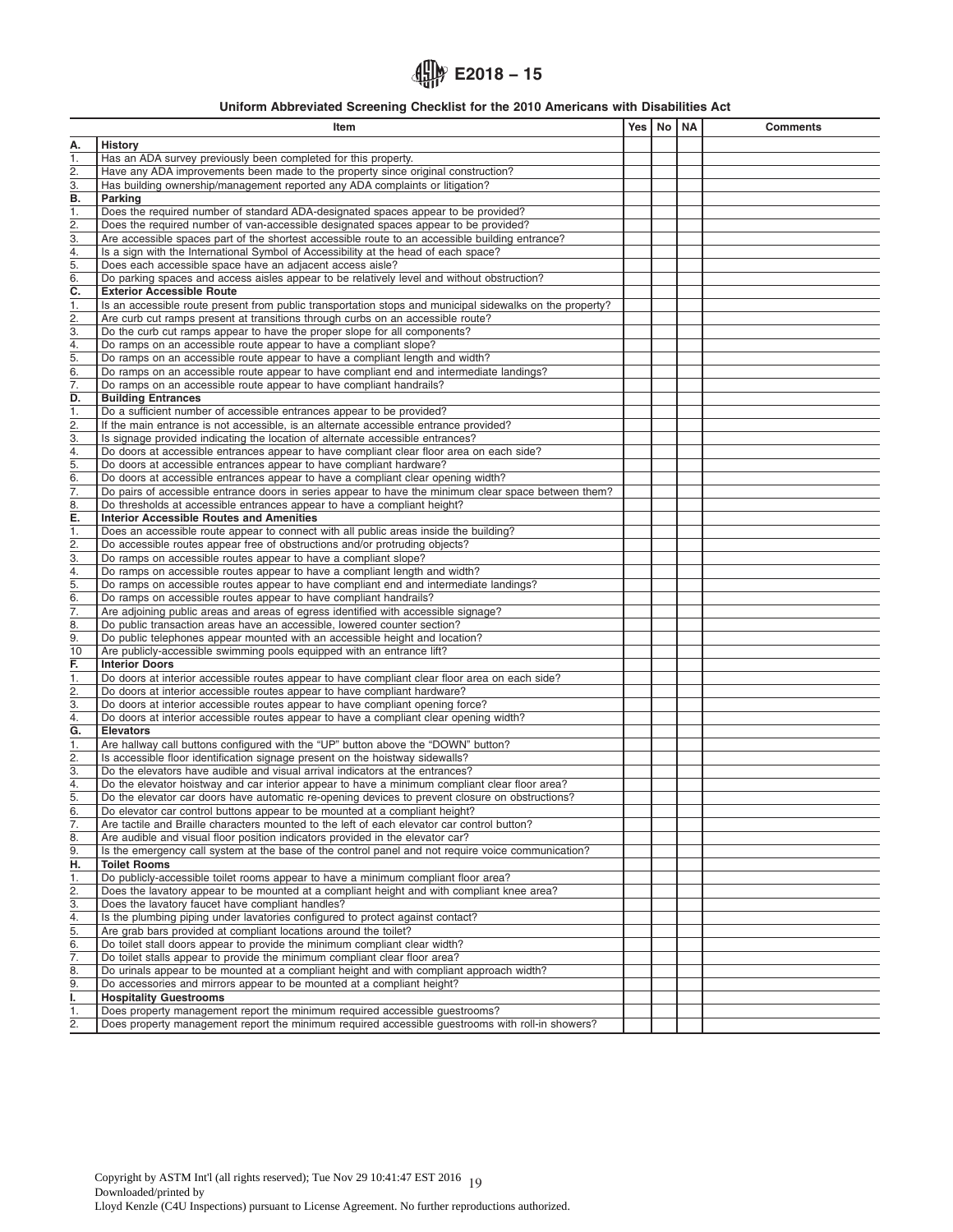

#### **X3. FAIR HOUSING ACT (FHA) ACCESSIBILITY SURVEY**

<span id="page-19-0"></span>*Overview of the Federal Fair Housing Act -The Americans with Disabilities Act—*X3.1 The Fair Housing Act (FHA) is a civil rights law that —prohibits discrimination in housing on the basis of race, color, religion, sex, national origin, familial status, and disability. One of the types of disability discrimination prohibited by the Act is the failure to design and construct covered multifamily dwellings

X3.2 *Overview of the Fair Housing Act Design Manual—* The Fair Housing Act Design Manual was developed by the US Department of Housing and Urban Development to provide guidance for the design and construction of multifamily housing covered by the Act. The Manual provides seven design and construction requirements for accessible housing.

X3.3 *Baseline Evaluation—*The baseline ADA due diligence is a Visual Accessibility Survey consisting of a limited scope visual survey and completion of the checklist in [Fig. X3..](#page-20-0) The baseline scope of work excludes the taking of measurements or counts and is subject to representative sampling. Some of the information may be obtained from the owner, such as the number of standard and accessible parking spaces, or the number of FHA-compliant residences. A detailed study of the conformance of properties with the requirements of FHA is beyond the scope of this Guide; however, an opinion of conformance is sometimes requested in connection with the Property Condition Assessment. Consistent with the principles and intent of this Guide, the checklist provided at [Fig. X3.](#page-20-0) may be used as a screen to assess the condition of the subject property with respect to the design and construction requirements of FHA. Supplemental assessment may be needed to satisfy the risk tolerance and desired level of due diligence of some users. [Fig. X3.](#page-20-0)